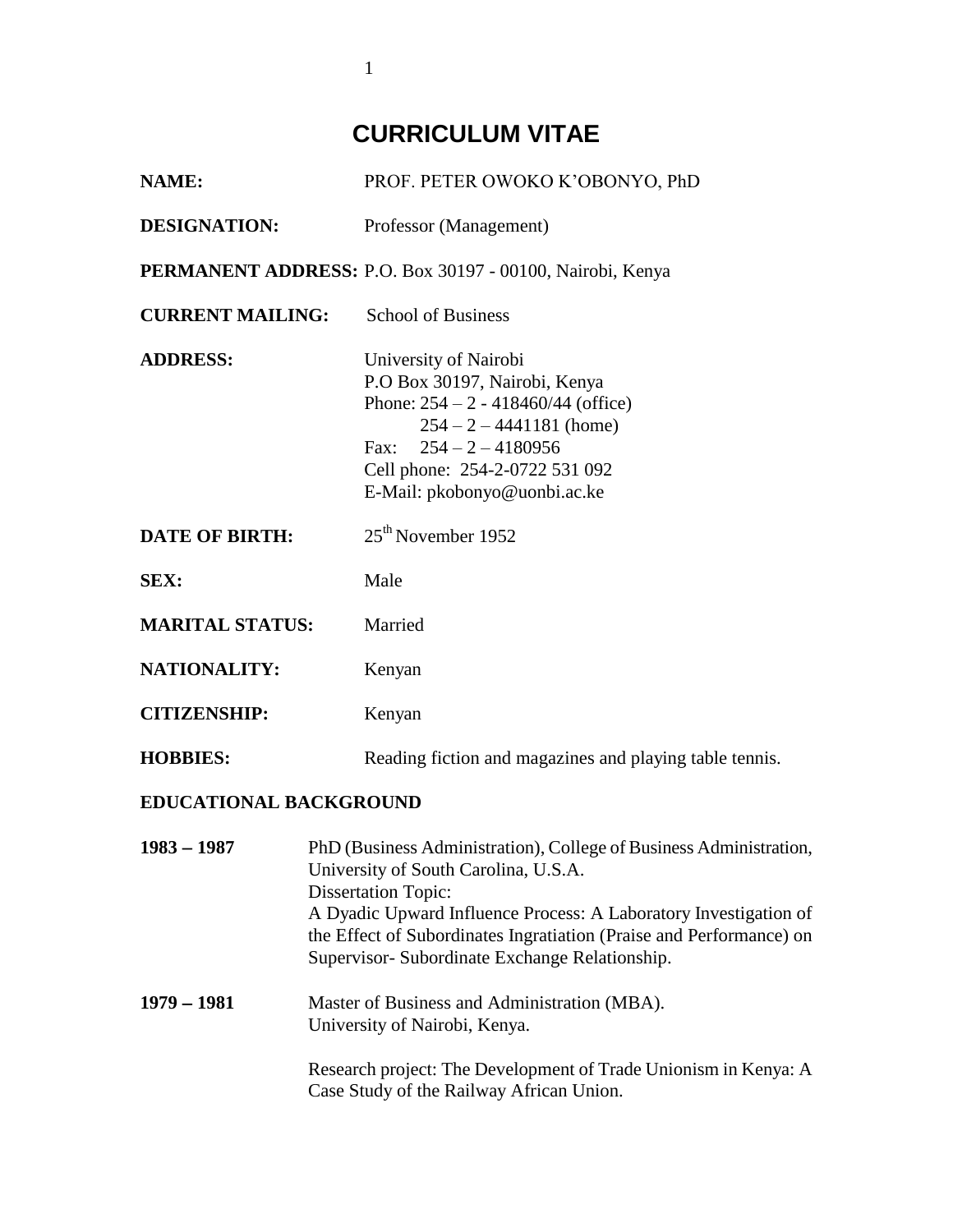| $1978 - 1979$ | Postgraduate Diploma in Management. Eastern and Southern African<br>Management Institute (Arusha, Tanzania). |
|---------------|--------------------------------------------------------------------------------------------------------------|
| $1972 - 1975$ | Bachelor of Arts (BA) Makerere University, Kampala, Uganda.                                                  |
| $1970 - 1971$ | East African Advanced Certificate of Education (E.A.A.C.E.).<br>St Mary's High School, Yala.                 |
| 1966-1969     | East African Certificate of Education (E.A.C.E.). Ofafa Jericho<br>Secondary School, Nairobi.                |
| $1963 - 1965$ | Kenya Primary Examination (K.P.E.). St Johns Primary School,<br>Nairobi.                                     |
| 1959 - 1962   | Ligega Primary School, East Ugenya, Siaya District.                                                          |

# **ACADEMIC HONOURS, AWARDS AND GRANTS**

Received the First Prize for attaining the best aggregate results in Standard One Examinations (all the three terms).

Received the First Prize for attaining the best aggregate results in Standard Two Examinations (all the three terms).

Received the First Prize for attaining the best aggregate results in Standard Four Examinations (all the three terms.)

Received the First Prize for attaining the best aggregate results in Standard Five examinations (all the three terms).

Obtained a prize for being the best student in English language in Standard Seven. Received the First Prize for attaining the best aggregate results in Form One examinations (All the three terms).

Received the Second Best Prize for attaining the second best aggregate results in Form Two examinations (all three terms).

Received the First Prize for attaining the best aggregate results in Form Three Examinations (all the three terms).

Received the First Prize for attaining the best aggregate results in Form Four Examinations (only first and second terms).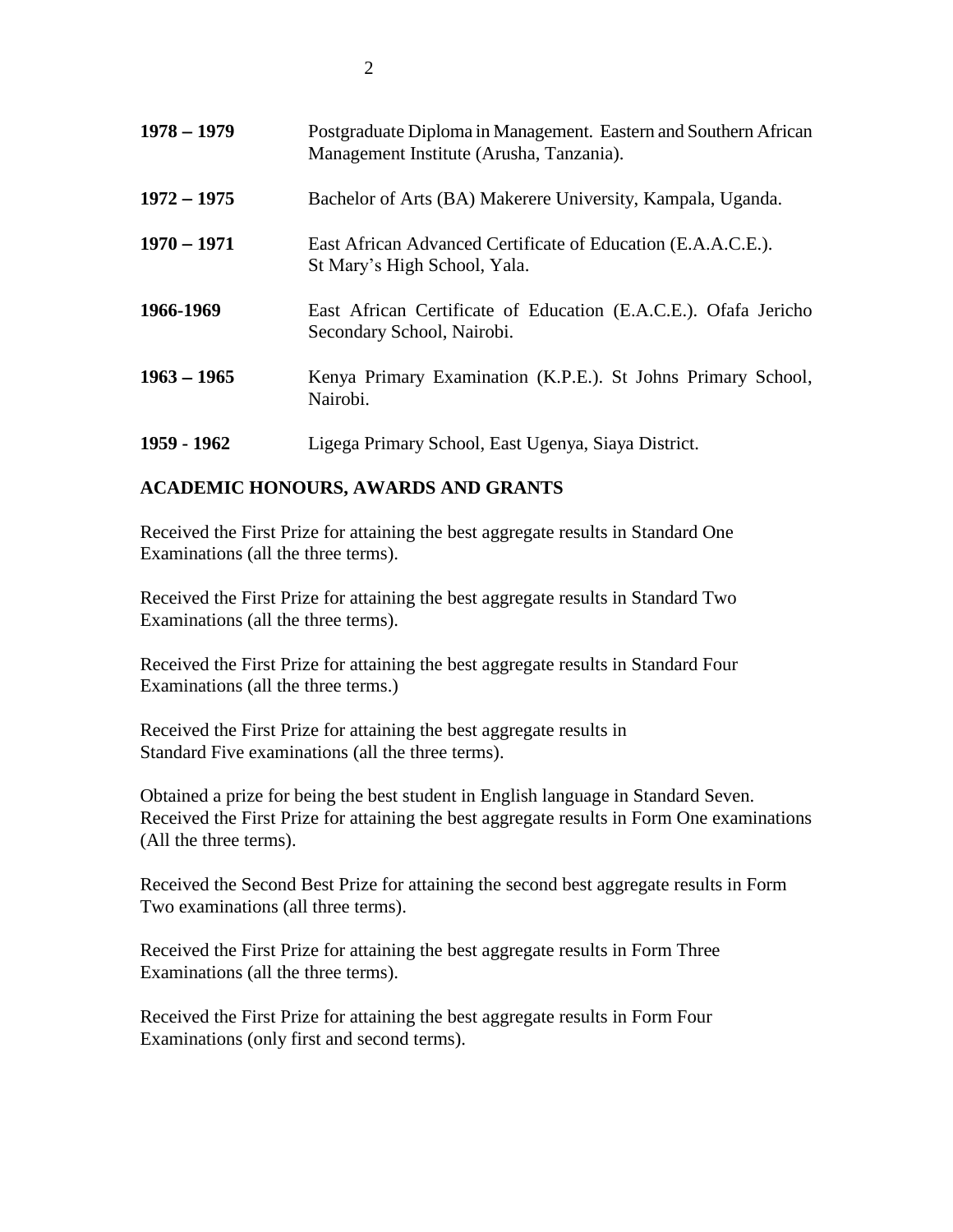Awarded a Kenyan Government Bursary to study for a Bachelor of Arts Degree at Makerere University, Kampala, Uganda.

Awarded a Kenyan Government Scholarship to study for a Postgraduate Diploma in Management Course at Eastern and Southern African Management Institute. Arusha, Tanzania.

Obtained a scholarship from the Canadian International Development Agency to study for a Master of Business Administration Degree at the University of Nairobi.

Awarded a Fulbright Heys Scholarship to study for a PhD Degree in Business Administration at the University of South Carolina, U.S.A.

## **EMPLOYMENT HISTORY**

#### A: **TEACHING:**

| Jan 2012 to date    | Professor of Management, Faculty of Commerce, University of<br>Nairobi                                                                                                     |
|---------------------|----------------------------------------------------------------------------------------------------------------------------------------------------------------------------|
| 1997 –Dec 2011      | Associate Professor of Management, Faculty of Commerce,<br>University of Nairobi.                                                                                          |
| $1989 - 1997$       | Senior Lecturer: Management and Marketing. Faculty of<br>Commerce, University of Nairobi.                                                                                  |
| $1982 - 1989$       | Lecturer in Management and Marketing. Faculty of Commerce,<br>University of Nairobi. (NOTE: I was on study leave for PhD<br>studies from September 1983 to September 1987) |
| $Jan - August 1987$ | Research Assistant. College of Business Administration.<br>University of South Carolina, U.S.A. (while on study leave from<br>University of Nairobi).                      |
|                     | May – August 1986 Teaching Assistant, College of Business Administration,<br>University of South Carolina,<br>U.S.A. (while on study leave from University of Nairobi).    |

### B: **ADMINISTRATIVE POSITION IN THE KENYAN GOVERNMENT**:

# **April Sept 1979** Lecturer in Management, Government Training Institute, Mombasa, Kenya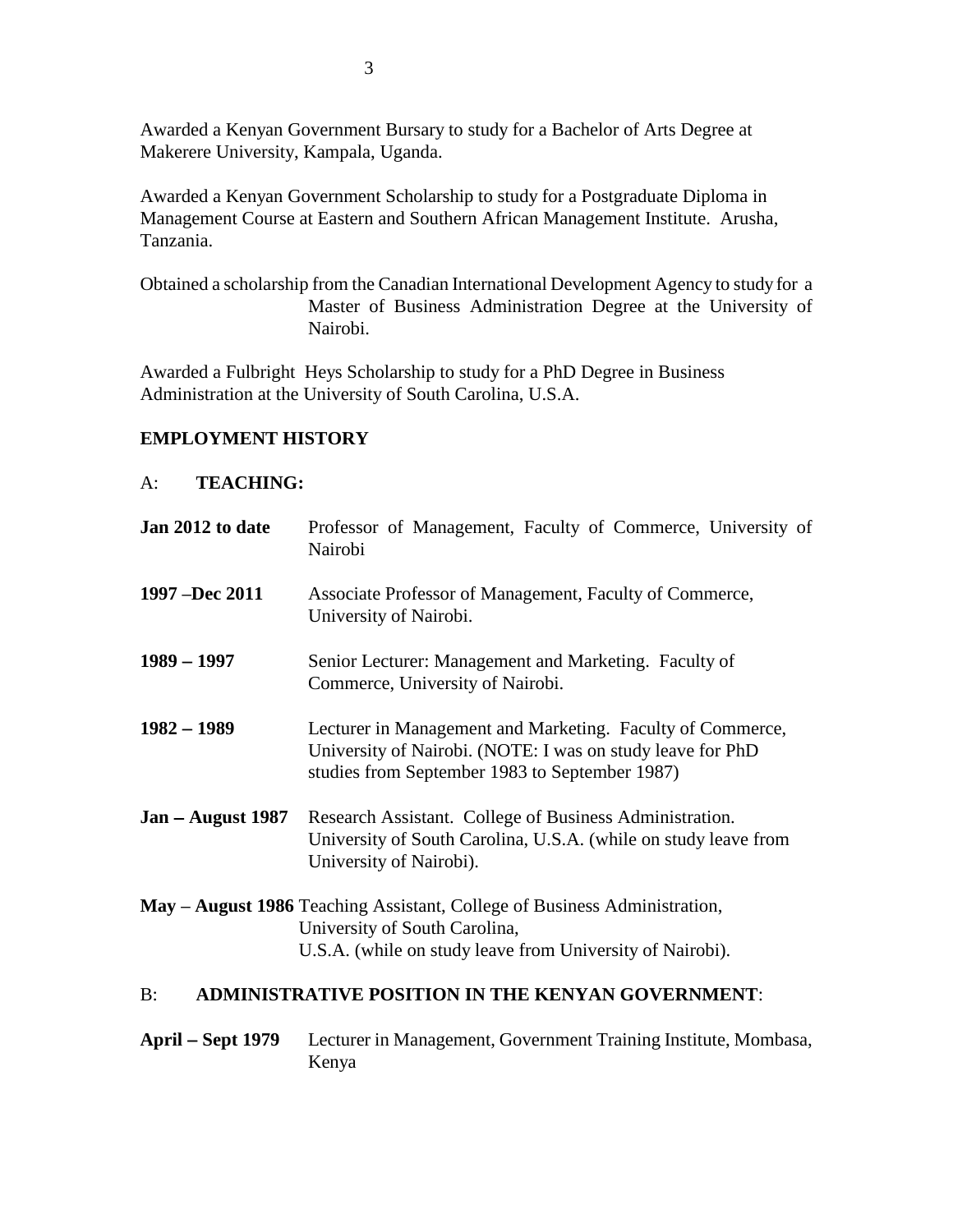- **1975 1978** District Officer, Rhamu Division, Mandera District.
- Jan June 1972 Untrained Teacher, Ukwala Secondary School.

# **VISITING LECTURERSHIPS**

February 6, 1998 to January 31, 2000:- School of Economics and Management, University of Natal, Durban, South Africa.

# **ADMINISTRATIVE POSITIONS HELD AT THE UNIVERSITY:**

**June, 2004 to Jan. 2011** Ag. Deputy Principal, CHSS, University of Nairobi

|                       | Working closely with the Dean and the School Management,<br>we have been able to grow revenue from privately sponsored<br>students in the B.Com. MBA and PhD degree programmes<br>from less than KShs 20 million in 2003 to over KShs 2 billion<br>per annum in 2010. Currently, the School of Business is<br>leading revenue generation at the University. |
|-----------------------|-------------------------------------------------------------------------------------------------------------------------------------------------------------------------------------------------------------------------------------------------------------------------------------------------------------------------------------------------------------|
| $\bullet$             | I have contributed significantly to the growth of the doctoral<br>studies programme at the School of Business. To-date, in a<br>period of about ten years, the school has produced 18 PhD<br>degree graduates, 10 of whom were under my supervision.                                                                                                        |
| February 2011 to-date |                                                                                                                                                                                                                                                                                                                                                             |
| $\bullet$             | Deputy Principal, College of Humanities & Social Sciences                                                                                                                                                                                                                                                                                                   |
| $2000 - 2003$         | <b>Studies</b><br>Coordinator, Doctoral<br>Program,<br>Faculty<br>of<br>Commerce, UON                                                                                                                                                                                                                                                                       |
| $2002 - 2004$         | Associate Dean, Faculty of Commerce, University of Nairobi                                                                                                                                                                                                                                                                                                  |
| $1998 - 2002$         | Director, Board of Common under Graduate Courses,<br>University of Nairobi.                                                                                                                                                                                                                                                                                 |
| $1991 - 1997$         | Dean and Senior Lecturer, Faculty of Commerce. My key<br>achievements in this position included:                                                                                                                                                                                                                                                            |
| $\bullet$             | The development of a Strategic Plan for the Faculty which<br>formed the basis for the introduction of the module two (part-<br>time) degree programmes and establishment of a consultancy<br>unit and Entrepreneurship Centre.                                                                                                                              |
| ٠                     | Initiated and wrote a concept paper that paved the way for the<br>introduction of a curriculum in Doctor of Philosophy studies<br>by coursework, examination and thesis.                                                                                                                                                                                    |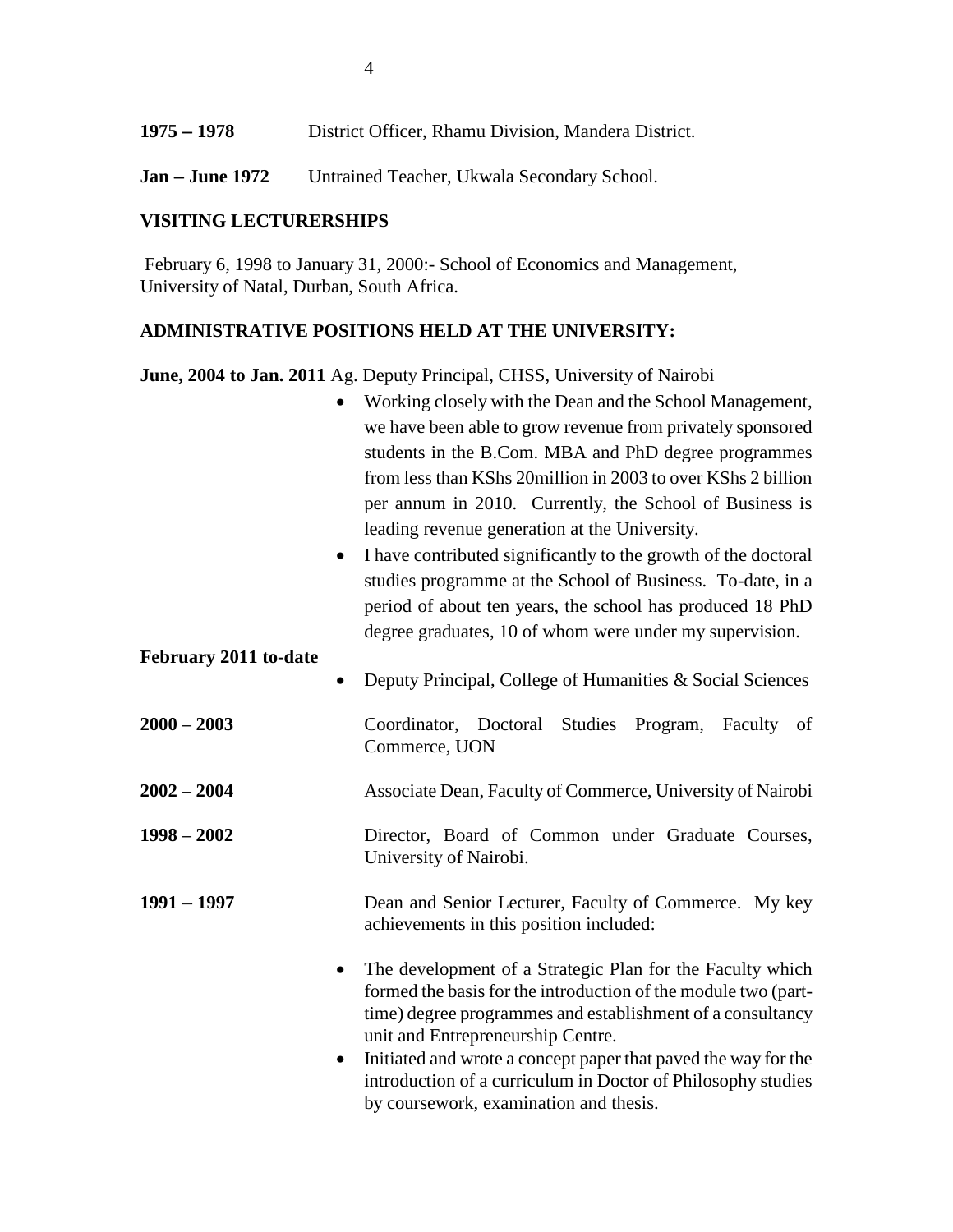| $1989 - 1991$    | Chairman, Department of Business Administration.<br>University of Nairobi.                                                                                                                                                                                                                                                            |
|------------------|---------------------------------------------------------------------------------------------------------------------------------------------------------------------------------------------------------------------------------------------------------------------------------------------------------------------------------------|
| $1988 - 1989$    | Chairman. Curriculum Committee. Faculty of Commerce.<br>University of Nairobi.                                                                                                                                                                                                                                                        |
| $1987 - 1989$    | Seminars Coordinator. Faculty of Commerce. University<br>of Nairobi.                                                                                                                                                                                                                                                                  |
|                  | MEMBERSHIP IN COMMITTEES (UNIVERSITY, COLLEGE AND EXTERNAL)                                                                                                                                                                                                                                                                           |
| $1987 - 1989$    | Research and Publications Committee, Faculty of Commerce,<br>University of Nairobi.                                                                                                                                                                                                                                                   |
| $1987 - 1989$    | Representative of the Faculty of Commerce at the College<br>Academic Board (College of Humanities and Social<br>Sciences).                                                                                                                                                                                                            |
| 1993             | Chairman of the Sub-Committee appointed by the<br>Development, Planning and Establishment Committee,<br>University of Nairobi, to prepare a report on the<br>rationalization of the Administrative Structures and Job<br>Functions of the offices of the Principals, Deans, Directors,<br>Internal Auditor and Chief Medical Officer. |
| $1989 -$ to-date | Senate, University of Nairobi.                                                                                                                                                                                                                                                                                                        |
| $1991 - 2002$    | Deans Committee, University of Nairobi.                                                                                                                                                                                                                                                                                               |
| 1991             | Development, Planning and Establishment Committee,<br>University of Nairobi.                                                                                                                                                                                                                                                          |
| 1989             | College Academic Board, CHSS, University of Nairobi.                                                                                                                                                                                                                                                                                  |
| 2002 - 2005      | Board of Post-graduate Studies (representing CHSS).                                                                                                                                                                                                                                                                                   |
| 2004-to-date     | University Management Board (UMB).                                                                                                                                                                                                                                                                                                    |
| 1991             | College Management Board, CHSS, University of Nairobi.                                                                                                                                                                                                                                                                                |
| 1982             | Faculty Board of Commerce, University of Nairobi.                                                                                                                                                                                                                                                                                     |
| $1982 - 1983$    | World Bank – sponsored APre-investment Study on Business                                                                                                                                                                                                                                                                              |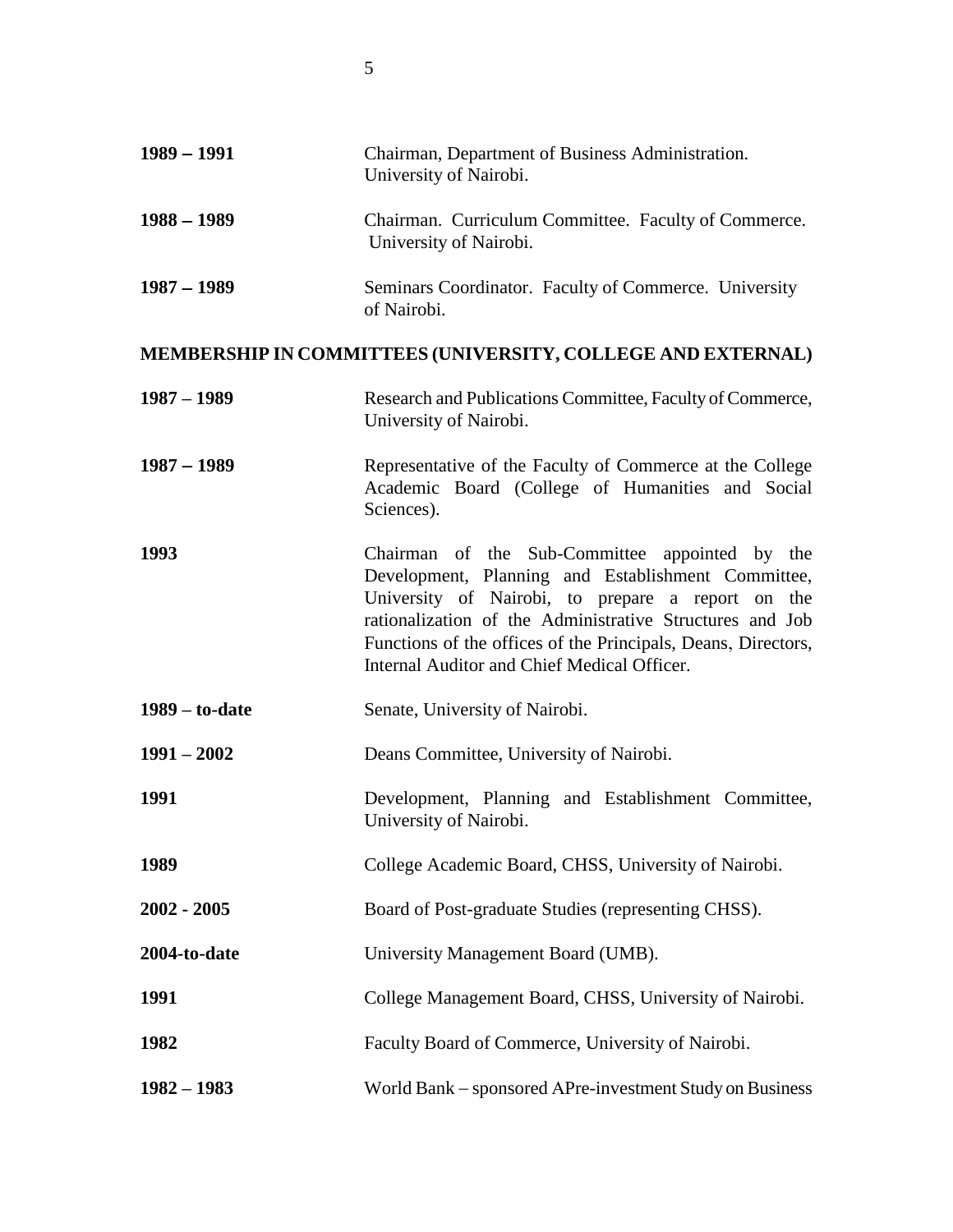Education in Kenya.

- **1992 - 1998** Education and Training Committee, Kenya Chamber of Commerce and Industry, Kenya.
- **January 2007-to-date:** Director, Postbank
- **2007 – to-date** Member, Board of Governors, Jera Secondary School, Ugenya District

# **ACADEMIC AND PROFESSIONAL ACTIVITIES OUTSIDE THE UNIVERSITY OF NAIROBI**

| $1989 - 1997$                                 | Lecturer and Examiner for the Marketing Society of Kenya.                                                                          |
|-----------------------------------------------|------------------------------------------------------------------------------------------------------------------------------------|
| 1990                                          | I reviewed a textbook manuscript for Oxford University Press.                                                                      |
| $1990 - 1992$                                 | External Examiner. University of Dar es Salaam, Tanzania.                                                                          |
| $1990 - 1997$                                 | External Examiner. Jomo Kenyatta University of Agriculture and<br>Technology.                                                      |
| 1991                                          | I reviewed a textbook manuscript for the East African Educational<br>Publishers.                                                   |
| $1991 - 1993$                                 | 1. External Examiner, National University of Science and<br>Technology, Zimbabwe.<br>2. External Examiner, University of Zimbabwe. |
| $1992 - 1997$                                 | External Examiner (Agro-Business Courses), Egerton University,<br>Kenya.                                                           |
| 1991                                          | Examiner, Kenya Accountants and Secretaries National<br><b>Examinations Board</b>                                                  |
| $1995 -$ to-date                              | External Examiner, Moi University, Kenya.                                                                                          |
| $1996 - 1998;$<br>$2002 - 2004;$<br>2008-2010 | External Examiner, University of Dar es Salaam.                                                                                    |
| $1999 - 2000$                                 | External Examiner, University of Durban Westville, South Africa                                                                    |

6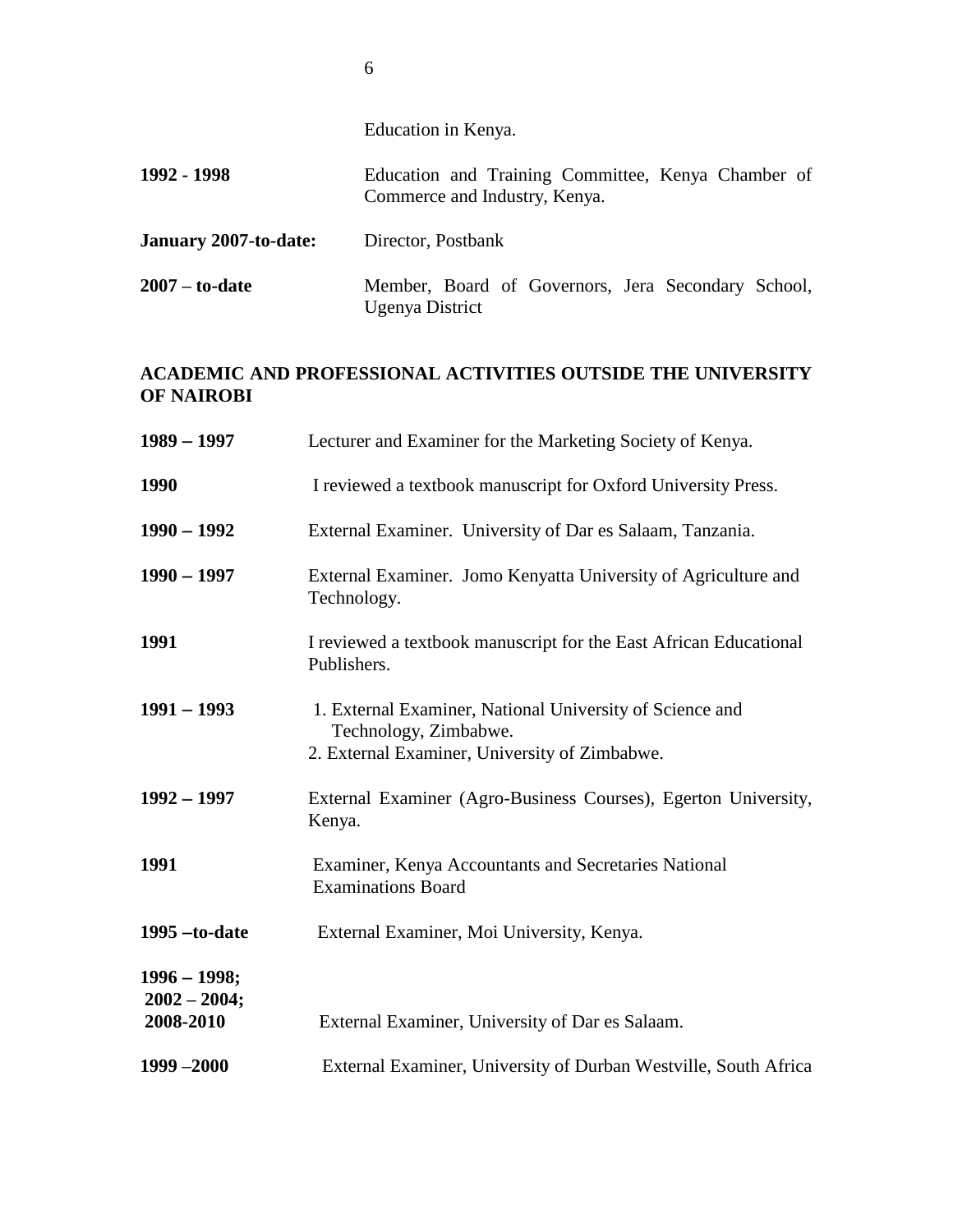| $1999 - 2000$ | External Examiner, University of Natal, Petermeritzburg, South<br>Africa |
|---------------|--------------------------------------------------------------------------|
| $2001 - 2002$ | External Examiner, University of Swaziland                               |
| 2002 to 2009  | External Examiner, Strathmore University                                 |
| 2004 to 2009  | External Examiner, Kenyatta University                                   |
| 2005 to date  | External Examiner, Africa Nazarene University                            |
| 2008 to 2010  | External Examiner, University of Dar es Salaam                           |
| 2008 to 2010  | External Examiner, Makerere University                                   |
| 2008 to date  | External Examiner, Cooperbelt University, Zambia                         |

#### **INTERNAL EXAMINATION OF PhD THESIS**

J.M. Chege: Factors that Influence Channel Selection Decisions in Kenya, Unpublished PhD Thesis, Kenyatta University, 1996.

About 10 Ph.D theses at University of Nairobi

#### **EXTERNAL EXAMINATION OF PhD THESES**

- Lettice K. Rutashobya: Determinants of Retail Price Mark-ups in the Dar es Salaam Region, Unpublished PhD Thesis, University of Dar es Salaam, 1992.
- Sababu B.M.: "The Effect of Business Policy on Organizational Performance: The Case of Consumer Cooperatives in Kenya." Unpublished Ph.D. Thesis, Egerton University, 2000.
- Namusonge, G.: Determinants of Growth Orientated Small and Medium Enterprises in Nairobi, Kenya, Unpublished PhD Thesis, Jomo Kenyatta University of Agriculture and Technology, 1997.
- Mbugua, G.K.: "An Investigation of Enterprise-based Training and Entrepreneurial Performance: A Case of Industrial and Manufacturing Enterprises in Nairobi – Kenya", Unpublished PhD Thesis, Kenyatta University, 2008.
- Onyango, M.A.: "Determinants of Competitive Performance of Kenyan Small and Medium Enterprises in Food Processing". Unpublished Ph.D Thesis, Kenyatta University, 2008.
- Gachunge, E. M.: " The Effect of Strategic Management on Organizational Performance on Selected Medium-sized Manufacturing Enterprises in Nairobi, Kenya". Unpublished Ph.D Thesis, Kenyatta University, 2008.
- Ojera Patrick: Impact of Strategic Control Practices and Strategic Orientation on Organizational Performance of Sugar Firms in Western Kenya (2011)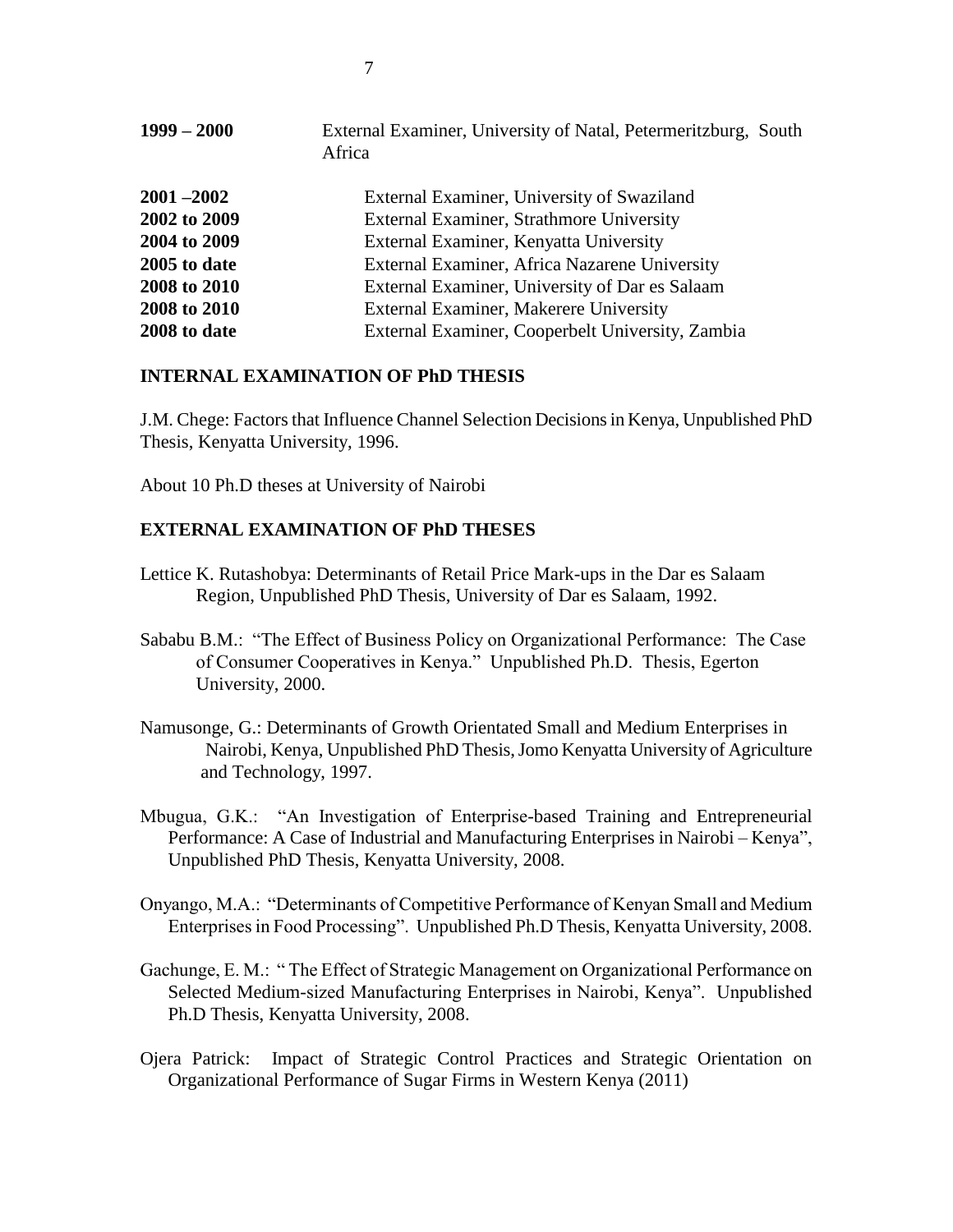Onyango Victor: "Development of Performance Measurement Model and Instrument for Hostels in Kenya" (2011)

# **SUPERVISION OF POSTGRADUATE RESEARCH PROJECTS (MBA)**

| 1988 | George Opondo, A Survey of how Management Consultancy Firms in<br>Kenya Market their Services.                                                             |
|------|------------------------------------------------------------------------------------------------------------------------------------------------------------|
| 1989 | Petronilla A. Odour, The Relationships Between Advertising Expenditures<br>and Sales Volume for Selected Kenyan Products.                                  |
| 1989 | Madhu Sharma, Factors Considered Important by Multinational Firms<br>when Deciding on the Host Country to Invest in: A Case study of<br>Kenya.             |
| 1990 | Margaret A. Ombok. Factors that Determine Entrepreneurial Behaviour:<br>A Study of Small Scale Enterprises in Kisumu Town, Kenya.                          |
| 1990 | Stephen M. Nzonzi, An Investigation of Market Share Analysis Among<br>Manufacturing Firms Located in Nairobi.                                              |
| 1990 | Moses Ngesa, A Comparative Study of the Perceptions of Bank Customers<br>and Bank Management of the Importance of Retail Commercial<br>Banking Attributes. |
| 1991 | Peter N. Kithunga, Factors Influencing Product Innovation Among<br>Medium and Large Manufacturing Firms in Kenya.                                          |
| 1991 | Suneeta Prabhakar, The Effect of Locus of Control on Organizational<br>Commitment.                                                                         |
| 1991 | Sera C. Mwanzi. Diversification Strategy and Performance: A Case Study<br>of the Kenyan Life Insurance Industry.                                           |
| 1992 | Muene Mutiso, The Effect of Organizational Structure on Job Satisfaction:<br>A study of Paramecial Staff at Kenyatta National Hospital.                    |
| 1992 | Ruth A. Odera, Factors that Determine the Decision to Integrate<br>Vertically: A study of Manufacturing Firms in Nairobi, Kenya.                           |
| 1995 | Jemima Muturia, Factors Influencing Credit delivery to                                                                                                     |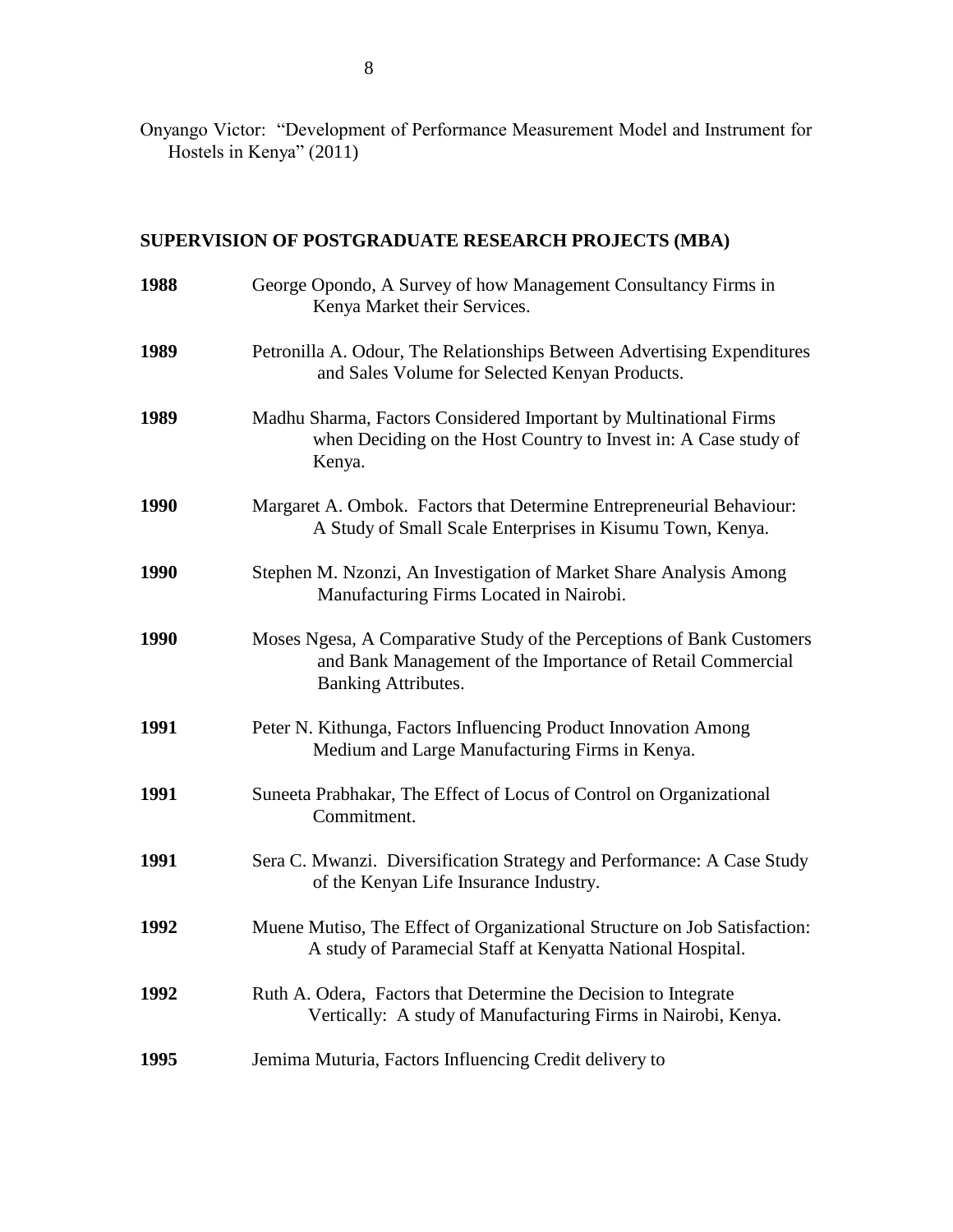| 1997 | Justus M. Munyoki, Analysis of Factors Affecting Pricing Strategies of<br>Selected Consumer Goods in the Retail Market: A Case study of<br>Supermarkets in Nairobi, Kenya. |
|------|----------------------------------------------------------------------------------------------------------------------------------------------------------------------------|
| 2000 | Ochieng: A Comparative Study of the Application of Societal<br>Marketing Concept by Firms Dealing in Socially Stigmatized and<br>Non-Stigmatized Products.                 |
| 2000 | C.K. Kilaho: Understanding Hospice Volunteer Markets in Kenya.                                                                                                             |
| 2001 | Isaboke, S.M. "Strategic Response by Established Oil Companies in<br>Kenya to the threat of New Entrants."                                                                 |
| 2001 | Mathenge, N.W. "An Investigation of Factors Affecting Upward Mobility<br>of Women in the Banking Industry in Kenya."                                                       |
| 2001 | Ngolovoi M.S. "An Investigation of Perceived Social and Psychological<br>Effects of Performance Appraisal in selected Donor Organizations<br>In Nairobi                    |
| 2001 | Njau, M.M. "Human Resource Managers Attitude towards Affirmative<br>Action directed at women.                                                                              |
| 2001 | Rimberia, C.K. "A Study of the Extent to which Kenyan Firms Apply<br>Flexible Work Systems."                                                                               |
| 2001 | Mwangi D.I. "A survey of the value-chain management practices in<br>The relief and development NGO's operating in Nairobi.                                                 |
| 2002 | Ndungu B.M. "An investigation of the link between Human Resource<br>Systems, Business Strategy Implementation and Performance in<br>Publicly Quoted Companies in the NSE   |
| 2002 | Karimi J.W. An Investigation into the Problems experienced by<br>Managers in Managing the Survivors of Downsizing Process.                                                 |
| 2002 | Warasame A. "Strategic Management Practices by NGOs in Kenya.                                                                                                              |
| 2002 | Opera David. "Teachers motivation in Public Secondary Schools.                                                                                                             |
| 2002 | Kariuki R. "The use of assessment centers by multinational auditing<br>Firms in Kenya                                                                                      |
| 2002 | Obiye J.L. "A survey of preferred methods, rates and uses of                                                                                                               |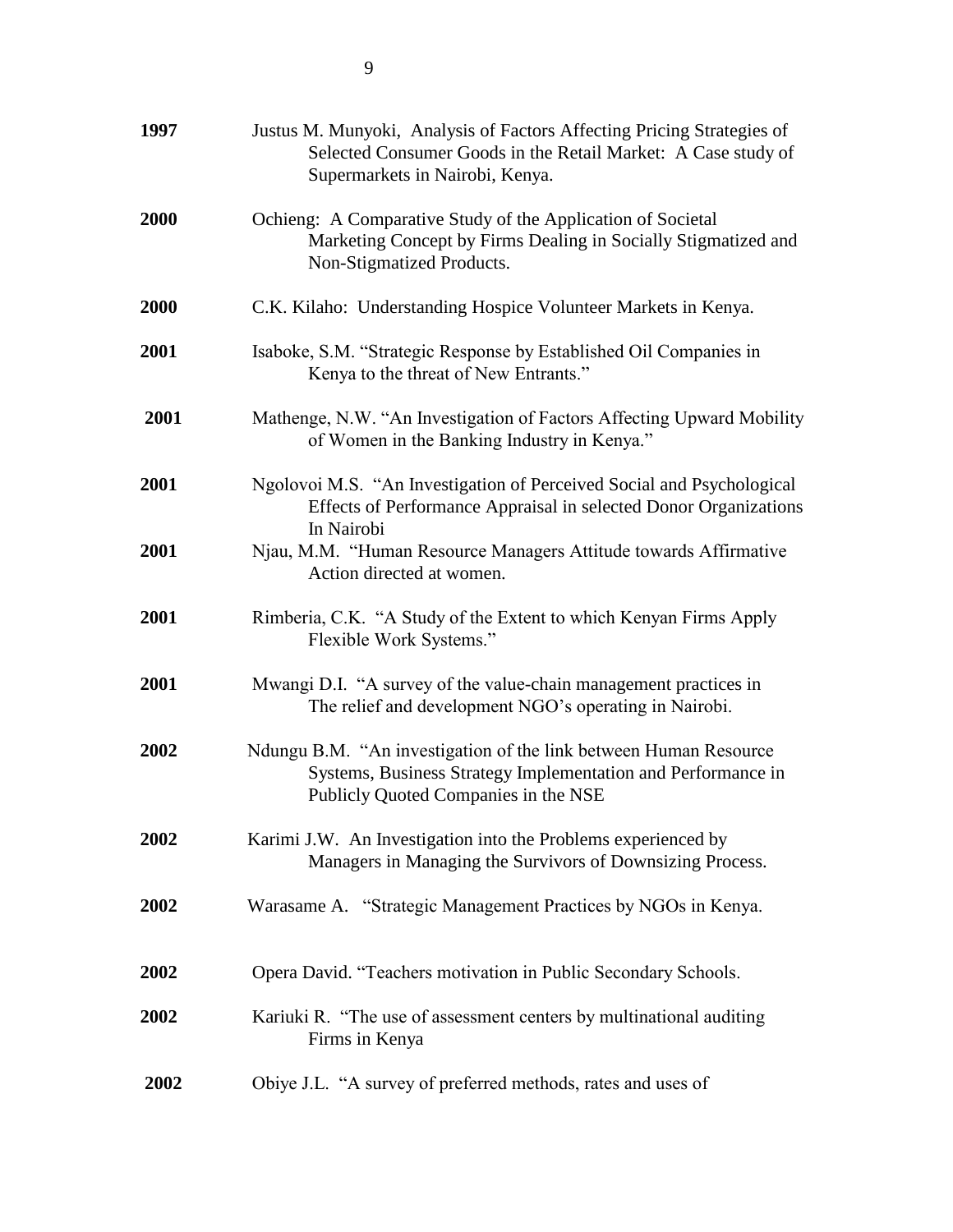|      | Performance appraisal by employees in selected tertiary<br>Public institutions in Nairobi.                                                              |
|------|---------------------------------------------------------------------------------------------------------------------------------------------------------|
| 2002 | Mahinda w. "The influence of organizational culture on Human Resource<br>Practices                                                                      |
| 2002 | Njihia D. "A survey of barriers to women's participation in trade unions<br>and how Unions Address issues that are specific to women<br>members.        |
| 2002 | Serem S. "A study on the outsourcing of Human Resource Management<br>Activities by the Commercial Banking Industry in Nairobi.                          |
| 2002 | Murambi A. "Human Resource Policy Responses to the HIV/AIDS<br>Pandemic: A survey of Insurance firms in Kenya                                           |
| 2002 | Kimata S.N. "Factors considered by Kenyan firms when deciding to<br>establish subsidiaries/branches in Uganda & Tanzania.                               |
| 2002 | Mugwere L.N. "A survey of factors that are associated with work stress<br>and its management.                                                           |
| 2001 | Munuve L. "A survey of customers' perceptions of fuel cards offered by<br>Firms in the Kenyan oil industry.                                             |
| 2003 | Mutuku C.M. "Managerial attitudes toward workforce diversity and its<br>Management. a case study of the telecommunications sector in<br>Nairobi, Kenya. |
| 2003 | Wasike F.O. "Factors influencing responses to the threat posed by<br>HIV/AIDS. A survey of the motor vehicle industry in Kenya.                         |
| 2003 | Miyumo r.m. "Change management practices in TQM implementation.<br>A survey of ISO 9000 certified firms in Kenya.                                       |
| 2003 | Mwindi P.K "A survey of the success of the application of undated<br>diversification as a competitive strategy by the Major oil companies<br>in Kenya   |
| 2003 | Gumato U. "Survey of the relationship between the perceived<br>empowerment and Job satisfaction of employees in commercial banks<br>in Nairobi          |
| 2003 | Mairura J. "A survey of teachers' level of satisfaction with changes                                                                                    |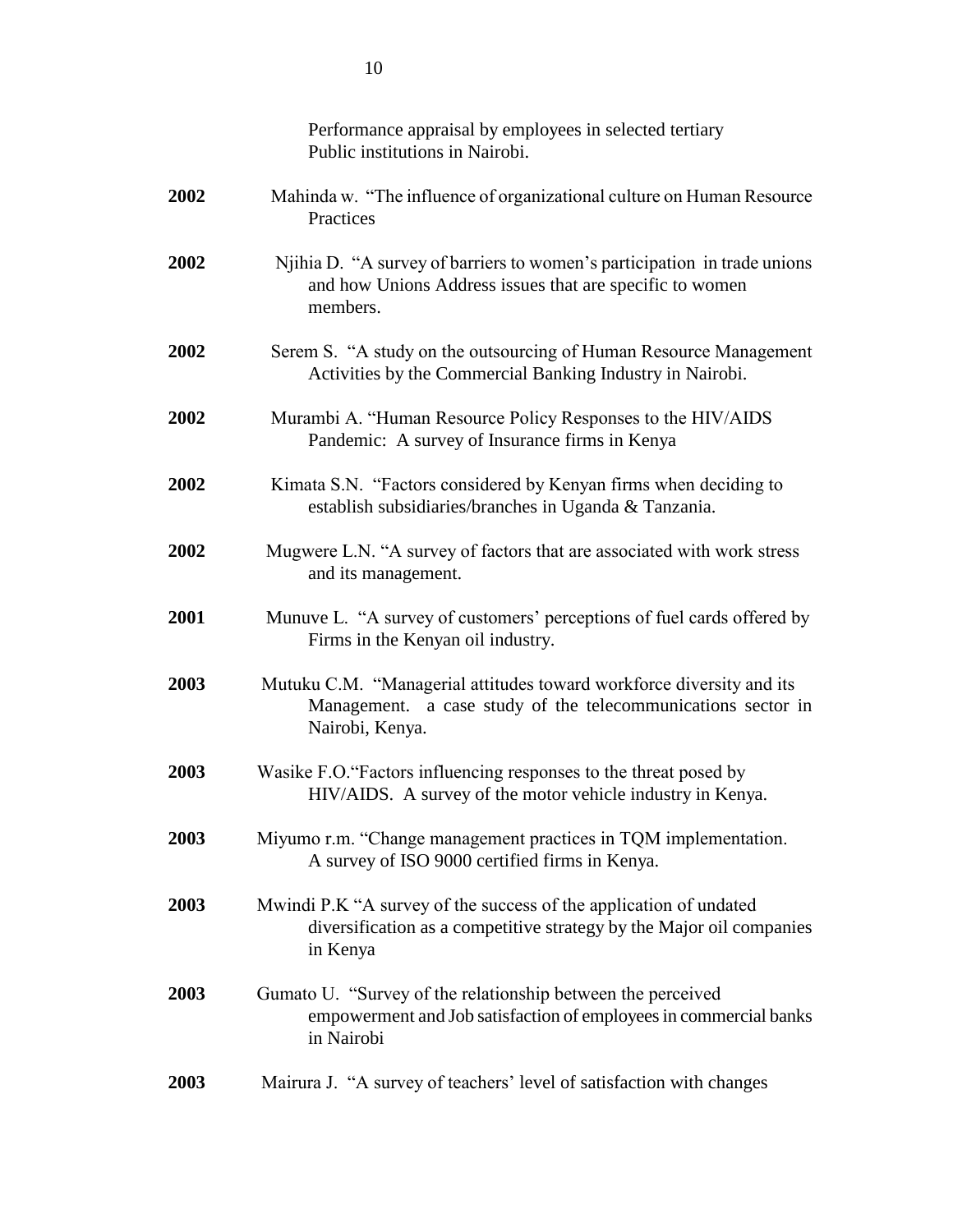|      | resulting from reengineering of services by TSC                                                                                                                                                          |
|------|----------------------------------------------------------------------------------------------------------------------------------------------------------------------------------------------------------|
| 2003 | Tiren S.C. "A survey of the use of IT in Human resource Management<br>in the Banking sectior in Nairobi, Kenya.                                                                                          |
| 2003 | Koech C.M. "Career development and job satisfaction. A survey of<br>Managers in Commercial Banks in Nairobi                                                                                              |
| 2003 | Githendu M.N.<br>A survey of the strategic response of the<br>Pharmaceutical industry to the increase in the bargaining power of<br>Health Management Organizations (HMO)                                |
| 2003 | Katuu J. "A survey of factors considered important in merger &<br>Acquisition Decision by Kenya based firms.                                                                                             |
| 2003 | Kiura M. "Integrating supply chain Mgt and Enterprise Resource<br>Planning Systems: A Survey of Supermarkets in Kenya.                                                                                   |
| 2003 | Muriuki D.K. "A survey of effectiveness of positioning strategies of<br>Kenya's Tourism Industry.                                                                                                        |
| 2003 | Maina N.T. "Risk based capital standards & Bank Portfolio Risk                                                                                                                                           |
| 2003 | Amimo H.C.O. "The relationship between performance Mgt.<br>Principle & Firm Performance: A survey of Companies quoted<br>In the NSE                                                                      |
| 2004 | Wasuna Ruth. "Effects of Decentralization on the Delivery of HealthCare<br>Services. A Survey of the Perceptions of Hospital Staff and Patients<br>of selected Provincial Government Hospitals in Kenya. |
| 2004 | Amulyoto A.L. "Addressing the Agency Problem Among NGOs dealing<br>with Refugees in Kenya.                                                                                                               |
| 2004 | Gacheri M. "A Survey of the Criteria used by Commercial Banks in Kenya<br>to Determine Employees to Retrench.                                                                                            |
| 2004 | Nyaberi J.P.L. "Analysis of Government's Political Interference in<br>Strategic Decisions & Actions at KCC.                                                                                              |
| 2004 | Okode Eunice. "Application of Differentiation Strategy in Commercial<br>Banking in Kenya.                                                                                                                |
| 2005 | Abwayo B.A. Kagonya. "The Psychological Contract, Organizational<br>Commitment and Job Satisfaction. A Study of Commercial Banks in                                                                      |

11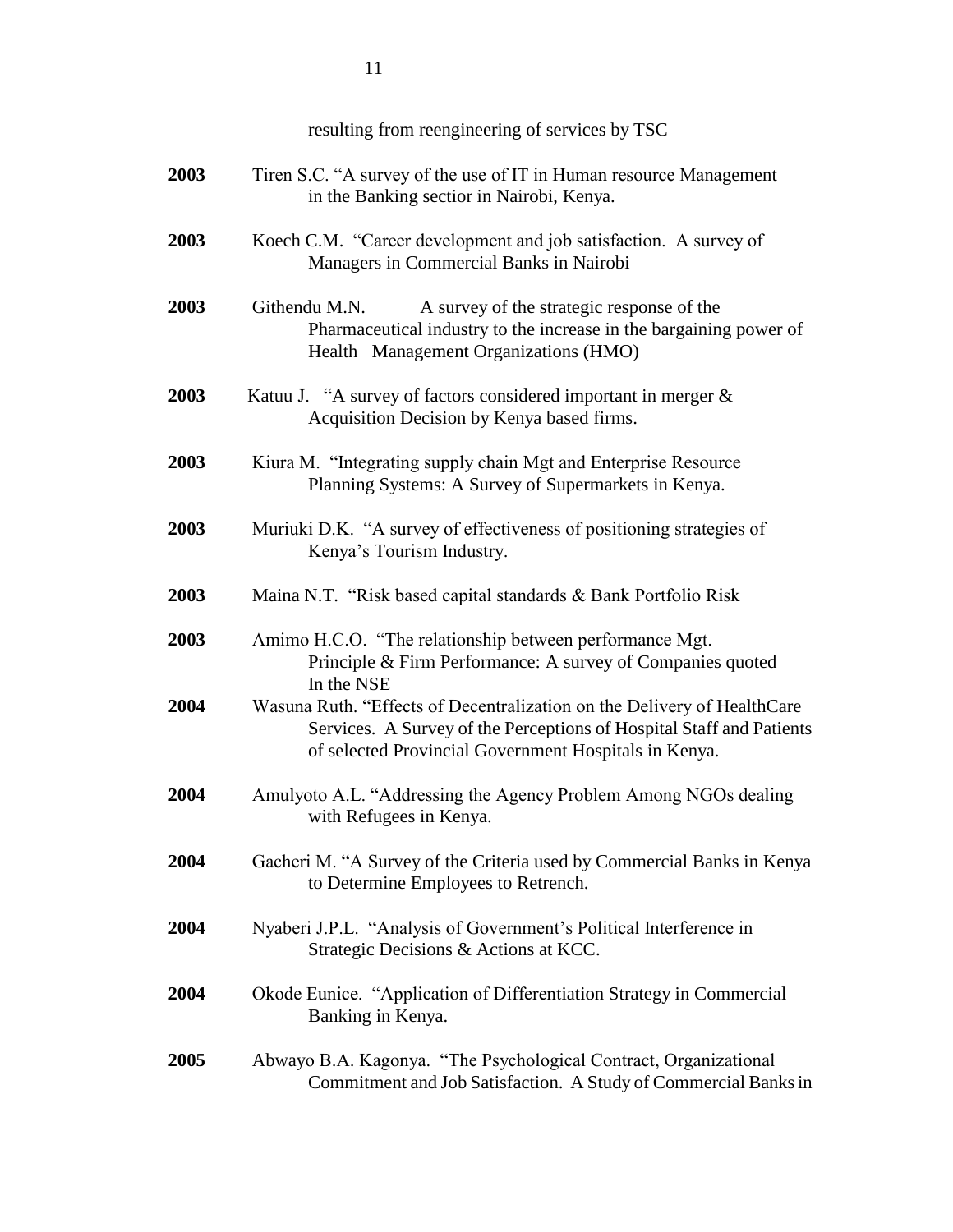Nairobi.

| 2005 | Busienei J. R. "A Study of the Moderating Effects of Trade Union<br>Membership on Employee Perceptions of Job Security and Fair<br>Treatment by MGT in the Manufacturing Industry in Kenya. |
|------|---------------------------------------------------------------------------------------------------------------------------------------------------------------------------------------------|
| 2005 | Komen H. Chebet. "A Survey of the Extent of Outsourcing of HRM<br>Functions by the Public Service in Kenya.                                                                                 |
| 2005 | Mary Anne Ndonga. "Factors that affect Demand for HealthCare Services<br>in Nyeri District.                                                                                                 |
| 2005 | Mbuthia J.W. "Relationship between Flexible Work Practices and<br>Organizational Performance. A Survey of Advertising Agencies in<br>Kenya.                                                 |
| 2005 | Misigo Gordon. "Employee Benefits as a Competitive Human Resource<br>Strategy. A Survey of the Telecommunications Sector.                                                                   |
| 2005 | Murage Njogu B. "A Survey of Relationship between Strategic HRM<br>Practices & Performance of firms quoted in the NSE.                                                                      |
| 2005 | Mutemi D. "A Survey of the Occupational Health & Safety Programs<br>Adopted by Chemical Manufacturing firms in Nairobi.                                                                     |
| 2005 | Mwaniki Z. "Risk & Investment in the Provision of Entrepreneurship<br>Training. A Case Study of Training Providers in Nairobi.                                                              |
| 2005 | Nafula Pamela. "A Survey of Human Capital Practices among Sugar<br>Companies in Kenya.                                                                                                      |
| 2005 | Ndungu Grace W. "A Survey of Managers Attitudes towards Employees<br>Empowerment in selected Oil Companies in Kenya.                                                                        |
| 2005 | Owuor Millicent. "The Implementation Process of Performance Appraisal<br>in Large Manufacturing firms in Nairobi.                                                                           |
| 2006 | Boen Francesca. "Relationship between Employee Participation in<br>Decision-Making & Motivation. Survey of Commercial Banks in<br>Kenya.4                                                   |
| 2006 | Esther W. Njoroge. "Factors considered in Downsizing Decisions.<br>Analysis of selected Kenyan firms using Generic Competitive<br><b>Strategy Framework.</b>                                |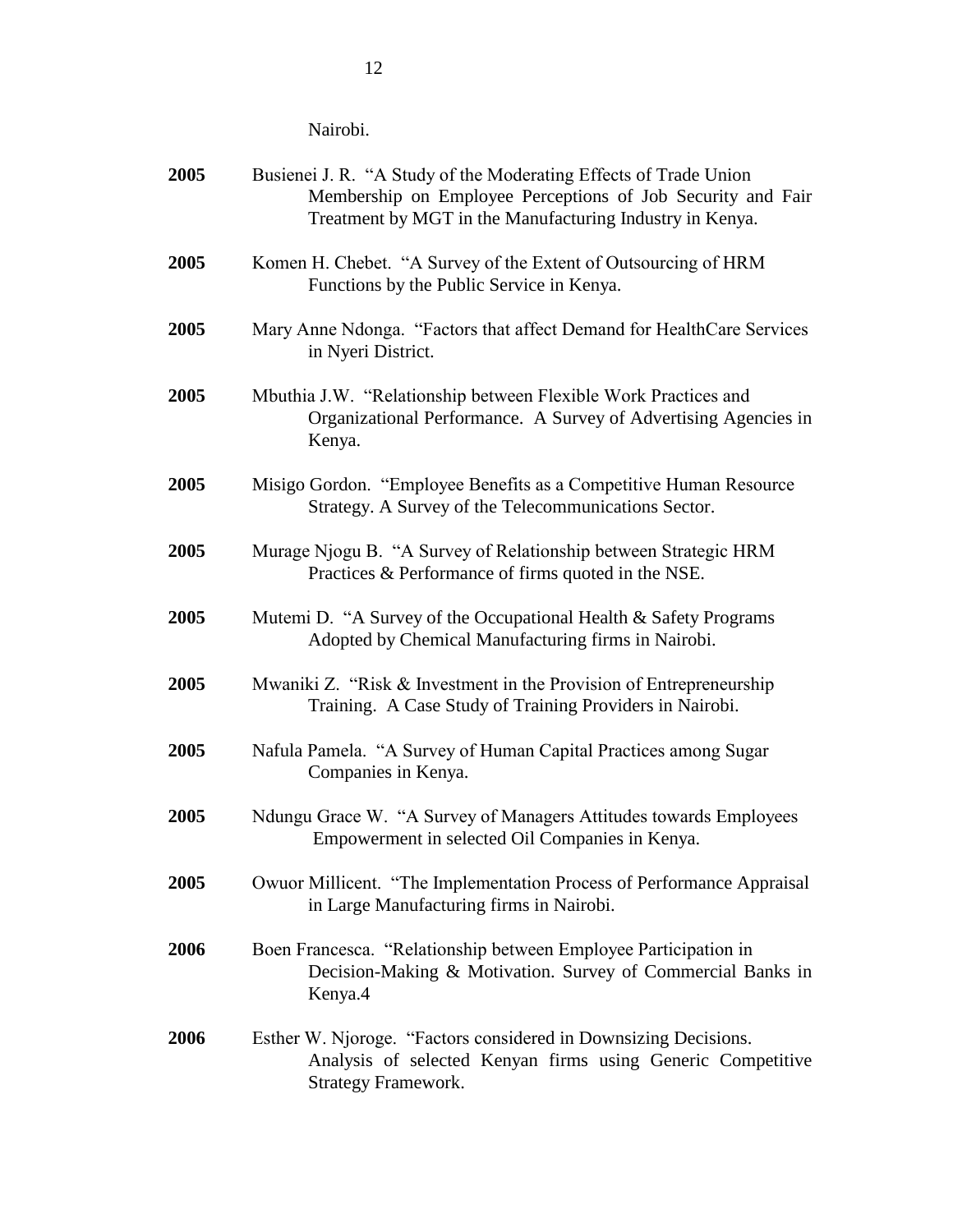| 2006 | Gladys A. Abuti. "A Survey of the Factors that are associated with Staff<br>Turnover in Broadcast Media Homes in Kenya.                     |
|------|---------------------------------------------------------------------------------------------------------------------------------------------|
| 2006 | Lagat Catherine. "A Survey of the Extent of use of Electronic<br>Recruitment by State Corporations in Kenya.                                |
| 2006 | Langat K. Sophie. "Factors necessary for the Design of Good<br>Performance Contracts for State Corporations in Kenya.                       |
| 2006 | Madhino Irene. "Benefits & Challenges of Outsourcing HR Activities . A<br>Survey of Commercial Banks in Kenya.                              |
| 2006 | Meso Beatrice. "Tactics Adopted by Female Managers in Kenya's Energy<br>Sector to deal with Challenges they face by Virtue of their Gender. |
| 2006 | Mutunga J. M. "The Response of Trade Unions to Challenges posed by<br>Conditions of Work at the EPZ.                                        |
| 2006 | Ochieng B. A. "A Survey of School Senior Manager's Perceptions of<br>Performance Management Systems in Schools offering BNC in<br>Nairobi.  |
| 2006 | Oluoch Prisca. "Diversity Mgt Practices of Commercial Banks in Kenya.                                                                       |
| 2006 | Opande Ogot. "The Relationship between Org. Culture, Strategy &<br>Performance. A Survey of Companies listed in the NSE.                    |
| 2006 | Owino Brenda. "A Survey of Training & Development Practices Applied<br>by International NGOs operating in Nairobi.                          |
| 2006 | Thuo D. Murunyu. "A Survey of Factors that Influence the Corporate<br>Social Responsibility Behaviour of Commercial Banks in Kenya.         |
| 2007 | Alice W. Richu. "A Survey of Teachers Perception of Performance<br>Appraisal Practices in Public Secondary Schools in Nakuru District.      |
| 2007 | Ambata Caroline. A Stakeholder Approach to Training Program<br>Evaluation. A Study of KBS.                                                  |
| 2007 | Angulu Damaris. "Response Strategies to Challenges posed by Electronic<br>Trading System at the NSE. A Survey of Stock Broking Firms.       |
| 2007 | Awori B. Wandede. "Performance Appraisal Practices in State                                                                                 |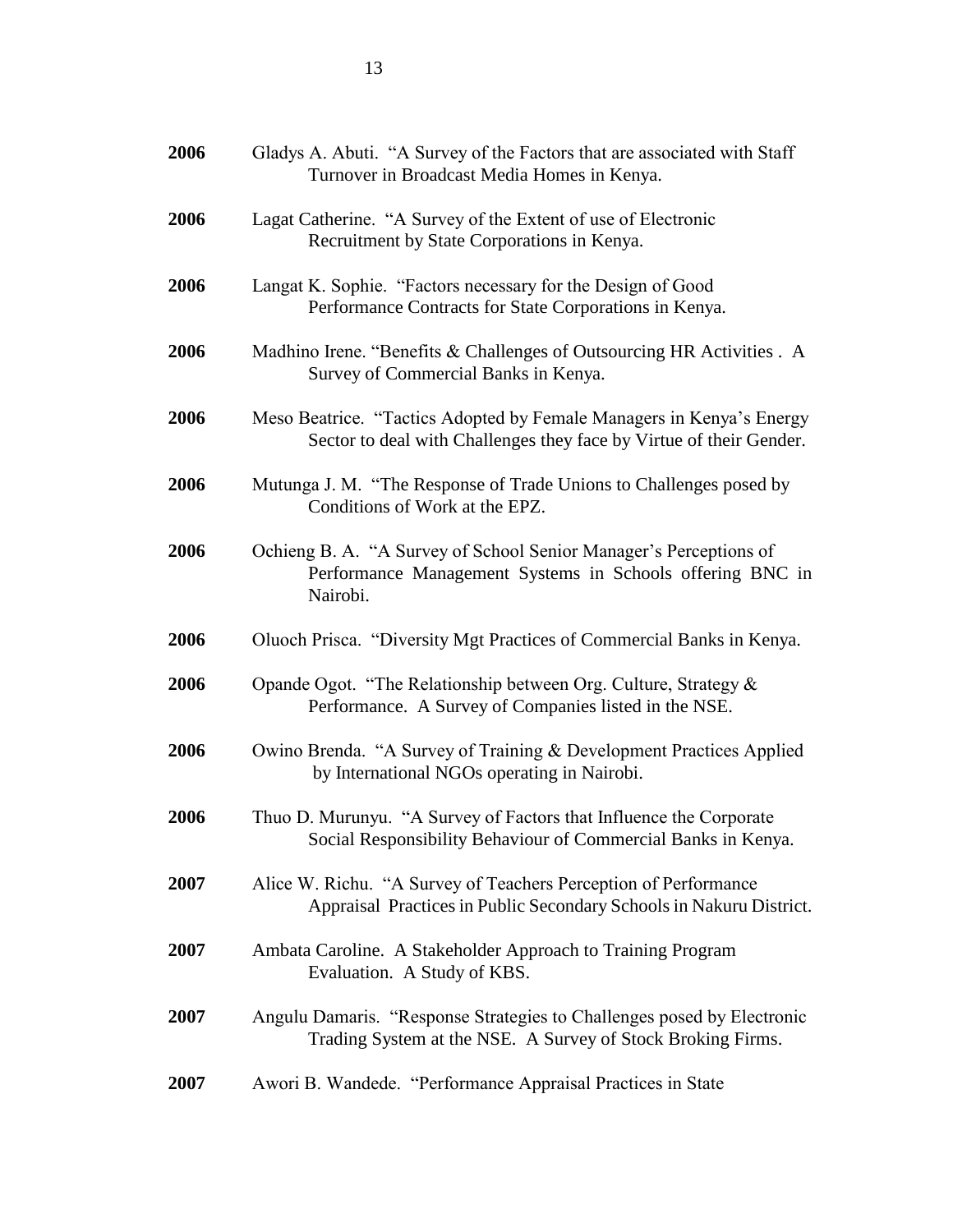Corporations in Kenya.

| 2007 | Beatrice A. Odundo. "The extent to which KRA satisfied conditions<br>necessary for introducing & Implementing Performance Contract.                            |
|------|----------------------------------------------------------------------------------------------------------------------------------------------------------------|
| 2007 | Gichohi Beatrice Wangari. "The Influence of Competitive Strategies on<br>the Performance of Hair Salons in Nairobi.                                            |
| 2007 | James Sawega. "Determinants of the choice of a career in Teaching. A<br>Survey of Students Enrolled in Educational Degree Programs at KU<br>& UON.             |
| 2007 | Jane Were. "A Survey of Factors Influencing Strategic Responses by State<br>Corporations to Changes in the Environment.                                        |
| 2007 | Kang'ethe Jane Karimi. "Influence of Learning Organizations on Job<br>Satisfaction. A Survey of Employees in Organizations for Disabled<br>Persons in Nairobi. |
| 2007 | Kizito. Syengo. "Relationship between Pay, Job Satisfaction &<br>Organization Commitment. A Survey of Employees of Kenya State<br>Corporations.                |
| 2007 | Monari Fronica. "Factors Influencing Employee Perception of<br>Empowerment. A Case Study of the UON Staff.                                                     |
| 2007 | Njenga I. Kariuki. "Relationship between HRM Practices, Job<br>Satisfaction, Organizational Commitment & Performance of Public<br>Secondary Schools.           |
| 2007 | Njirithia Dorothy Kaari. "Strategic Responses of Public Development<br>Financial Institutions in Kenya.                                                        |
| 2007 | Njoroge Sophia Wanjiru. "A Survey of Factors that Influence Employee<br>Retention in Manufacturing firms in Nairobi.                                           |
| 2007 | Ochuka Joshua Onyango. "Cross Cultural Training for Kenyan Expatriate<br>Managers. A Survey of Practices Among Kenyan Manufacturing<br>firms.                  |
| 2007 | Oliko A. Mashaka. "Human Resource Audit & Corporate Performance.<br>An Empirical Study of the Companies Listed in the NSE.                                     |
| 2007 | Patricia A. Oluoch. "A Survey of the Relationship between Performance                                                                                          |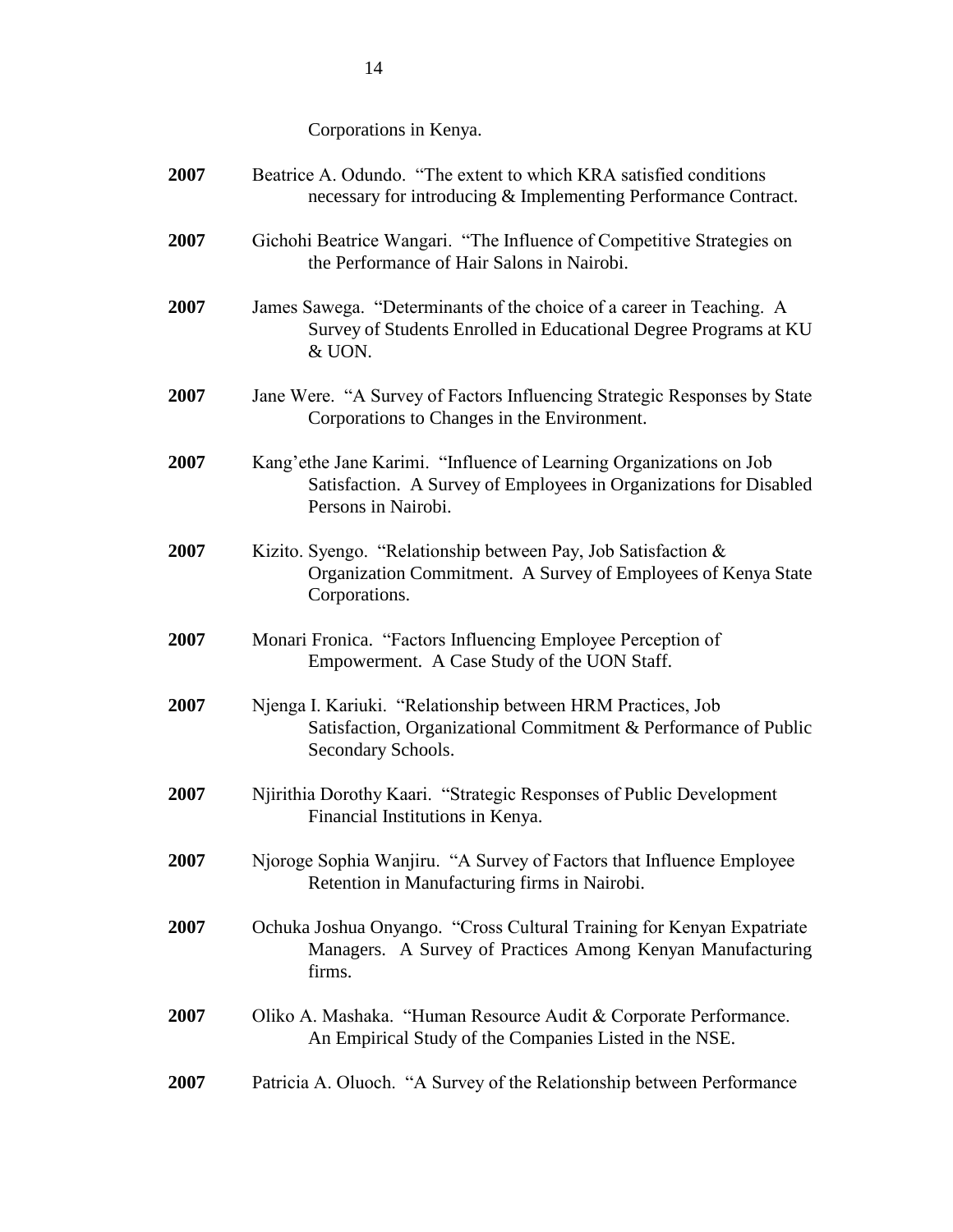|      | Appraisal Practices, Motivation & Job Satisfaction of Employees of<br>Commercial Banks in Nairobi.                                                                 |
|------|--------------------------------------------------------------------------------------------------------------------------------------------------------------------|
| 2007 | Patrick K. Opisa. "Response of Kenyan State owned Enterprises to<br>declining opportunities for Employees Promotion.                                               |
| 2007 | Samuel Kaloki. "Response of Survivors to the effects of Downsizing. A<br>Comparative Analysis of the Public & Private Sectors.                                     |
| 2008 | Iga Mary Goretti. "Human Resource Audit Practiced and Corporate<br>Performance: A Survey of Commercial Banks in Nairobi.                                           |
| 2008 | Jematia Anne Tuitoek. "Performance Appraisal Practices among Mass<br>Media Houses in Kenya.                                                                        |
| 2008 | K'angira Paul Were C. "Conditions necessary for the Implementation of<br>Performance Contracts Strategy: The Case of the Kenyan Judiciary.                         |
| 2008 | Kaburu Zipporah N. "The Relationship between Terms and Conditions of<br>Service and Motivation of Domestic Workers.                                                |
| 2008 | Kanyi Rachel N. "A Survey of Factors that Influence Human Resource<br>Outsourcing Decisions by Government Technical<br>Training<br>Institutions in Nairobi, Kenya. |
| 2008 | Kerretts Patricia Jepkemoi. "Factors considered important in the<br>Implementation of Performance Contracts: A Survey of Kenyan<br>Parastatals.                    |
| 2008 | Kibanga Susan W. "Change Management Strategies used by AON Minet<br>Insurance Brokers Limited (Kenya).                                                             |
| 2008 | Kilonzi Linnah Ngute. "Recruitment Practices, Job Satisfaction and<br>Employee Retention in the Kenyan Manufacturing Sector.                                       |
| 2008 | Kimeu Victoria W. "Relationship between Realistic Job Preview and<br>Employee Job Satisfaction: A Survey of Management Employee to<br>Commercial Banks in Kenya.   |
| 2008 | Kiruthu Lucy Njoki. "Factors Influencing Implementation of Performance<br>Contracts: A Survey of the Five Most Improved Ministries in Kenya.                       |
| 2008 | Kitonyi Samson. "Response Strategies to External Environment: A Case<br>Study of Postal Corporation of Kenya (PCK).                                                |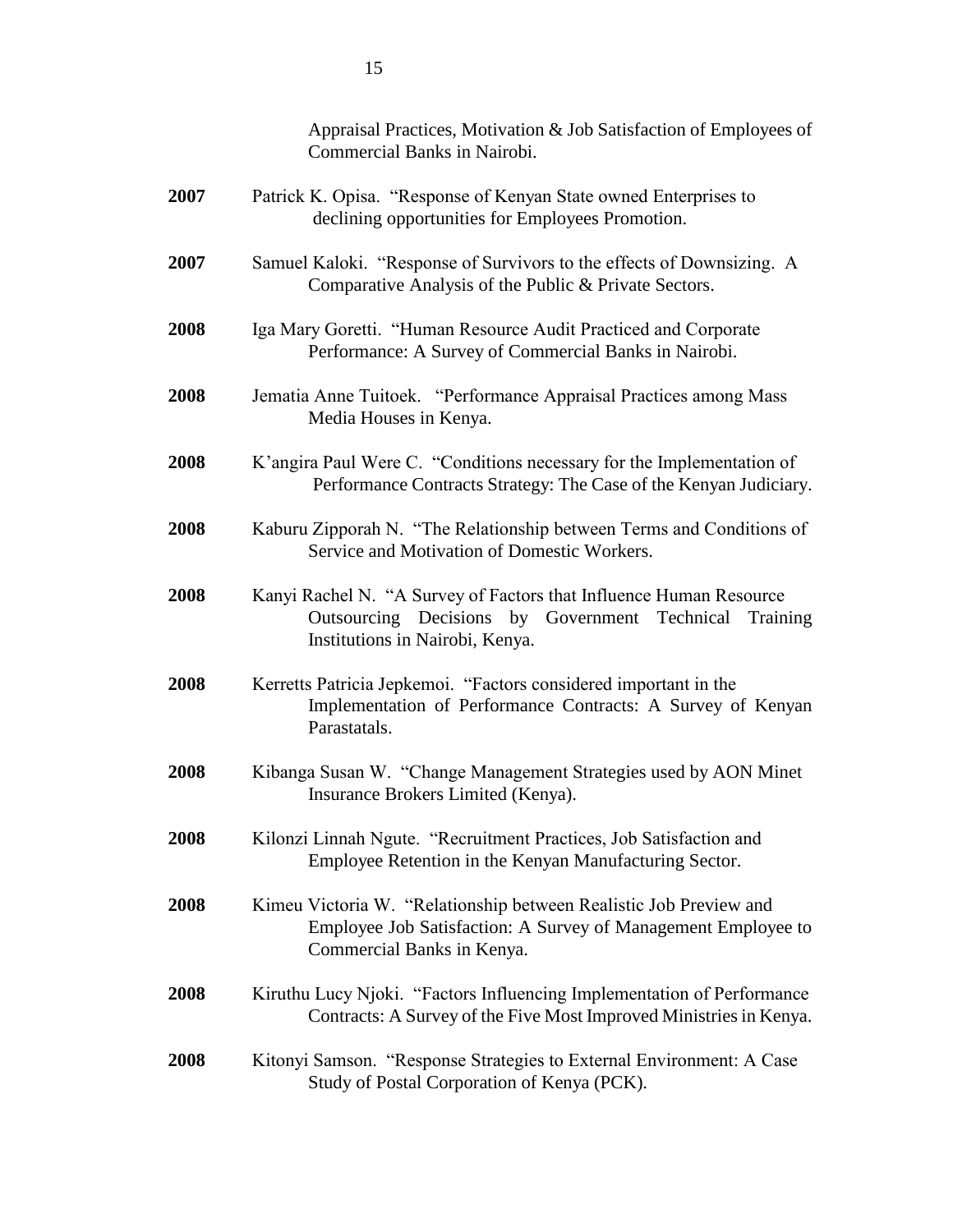| 2008 | Lwangasi Mary M. "Relationship between Empowerment and Job<br>Satisfaction: A Survey of Employees in the Non-Governmental<br>Sector in Kenya.                                  |
|------|--------------------------------------------------------------------------------------------------------------------------------------------------------------------------------|
| 2008 | Macharia Elizabeth Wairimu. "Challenges faced by the Co-operative<br>Bank of Kenya in Integrating Balanced Scorecard in the Performance<br><b>Management Process.</b>          |
| 2008 | Masiga Jane. "The Relationship between Strategic Planning Intensity and<br>Financial Performance of Commercial Banks in Nairobi.                                               |
| 2008 | Mbogo George Githinji. "Determinants of Employee Dropout in<br>Corporate Web-based Learning: A Case Study on Hilton Hotel<br>Nairobi.                                          |
| 2008 | Murgor Jennifer Jepketany. "Factors Influencing Implementation of<br>Performance Contract among Financial and Commercial State<br>Corporations in Kenya.                       |
| 2008 | Namatsi Josephat. "Implementation of Restructuring Strategy at Kenya<br>Airways.                                                                                               |
| 2008 | Ngema Charles Opeyio. "Stragegies used by State Corporations to<br>manage problems experienced by the Survivors of Retrenchment: A<br>Survey of State Corporations in Nairobi. |
| 2008 | Nguku Caroli Mukunga. "Strategic Human Resources Management<br>Practices among Classified Hotels in Kenya.                                                                     |
| 2008 | Ntuara Stanley Therenca. "A Survey of the Relationship between Job<br>Satisfaction and Organizational Performance of Companies listed on<br>the Nairobi Stock Exchange, Kenya. |
| 2008 | Oginda Florence. "The Relationship between Training and Employee<br>Empowerment: A Case Study of Kenya Electricity Generating<br>Company Limited (KENGEN).                     |
| 2008 | Omoro Mollyne Anyango. "Strategic Human Resource Management<br>Practices and Firm Performance: A Survey of the Banking Sector in<br>Nairobi.                                   |
| 2008 | Onyonka Salome Kwamboka. "Extent to which firms align their Training<br>and Development Programmes to their Business Strategies: A Survey                                      |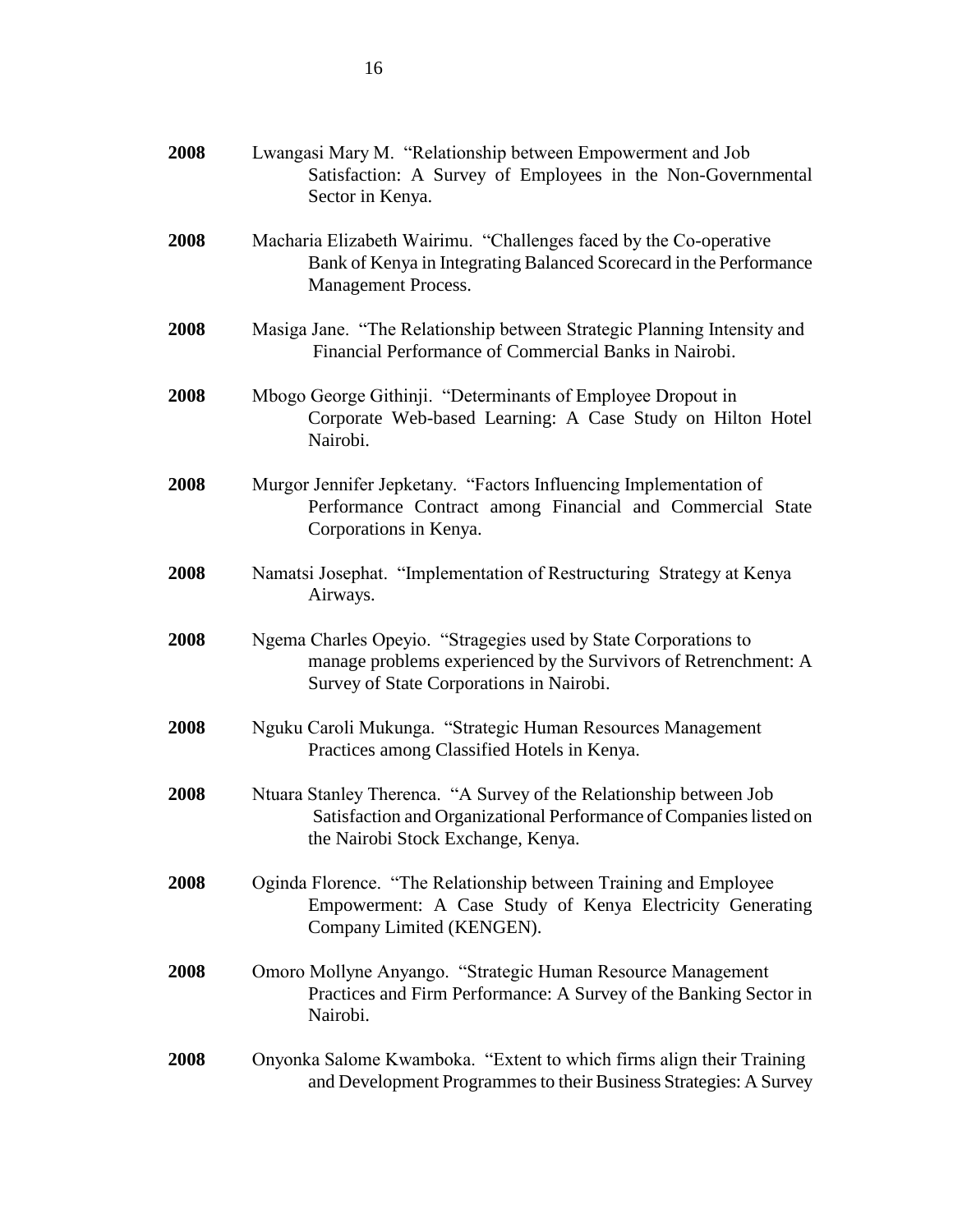of Large Manufacturing Companies in Nairobi.

| 2008 | Wandera Stephen O. "Relationship between Organizational Learning and<br>Performance: A Survey of Insurance and Reinsurance Companies in<br>Kenya.                      |
|------|------------------------------------------------------------------------------------------------------------------------------------------------------------------------|
| 2009 | Gachugu Joyce Gathigia. "The Relationship between Practices and Job<br>Satisfaction at the Cooperative Bank of Kenya.                                                  |
| 2009 | Gichohi Rosemary Wanjiru. "A Study of the Relationship between Job<br>Satisfaction and Stress at the Government Press in Kenya.                                        |
| 2009 | Gitau Anne Nyambura. "A Case Study of Davis and Shirtliff Response to<br>Challenges of Expansion on to Regional Markets.                                               |
| 2009 | Kanakeh Josyline Kanana. "Employees Perceptions of Factors Influencing<br>Job Turnover in the Insurance Industry in Kenya.                                             |
| 2009 | Kimathi I. K. Mwiti. "A Survey of the Relationship between Corporate<br>Social Responsibility and Competitive Advantage in the Oil Industry<br>in Kenya.               |
| 2009 | Kiptui Kebut John. "The Role of Organizational Culture in the<br>Relationship between Strategy and Performance of Commercial<br>Banks in Kenya.                        |
| 2009 | Kyengo Ruth Mueni. "A Survey of the extent of Adoption of Blue Ocean<br>Strategy by Mobile Content Providers in Kenya.                                                 |
| 2009 | Middii Roselyne Atieno. "A Survey of the Relationship between Human<br>Resource Management Practices and Performance of Small Scale<br>Manufacturing Firms in Nairobi. |
| 2009 | Mutunga Catherine Ndanu. "Factors that contribute to the level of<br>Employee Engagement in the Telecommunications Industry in Kenya:<br>A Case Study of Zain Kenya.   |
| 2009 | Mwangangi Mary Katunge Mutunga. "A Survey of Factors Influencing<br>Success of Performance Contract Implementation by Public<br>Corporations in Kenya.                 |
| 2009 | Mwangi Winnie Wanjiru. "Relationship between Human Resource<br>Planning and Labour Turnover among Macro Finance Institutions in<br>Kenya.                              |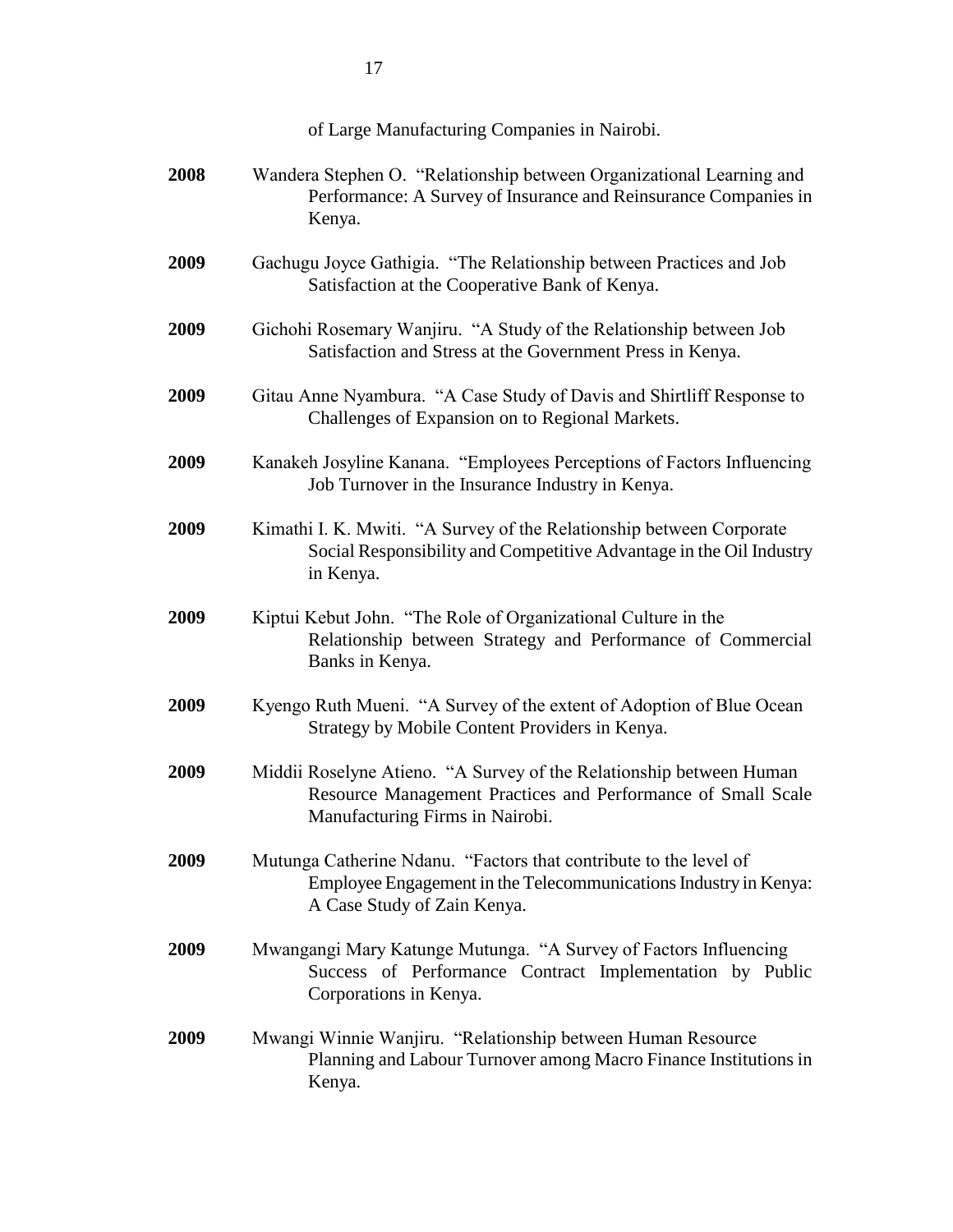| 2009        | Ndaire Elizabeth. "Perceived Benefits of Workforce Diversity Policies<br>and Practices: A Case Study of Hilton Hotel, Nairobi.                                                    |  |  |
|-------------|-----------------------------------------------------------------------------------------------------------------------------------------------------------------------------------|--|--|
| 2009        | Ntarangwi Florah. "Relative Importance of Factors Influencing Job<br>Satisfaction among Safaricom Retail Centre Agents in Nairobi.                                                |  |  |
| 2009        | Nyagiloh Kenneth Ateng'. "Turnaround Strategies adopted by the new<br>Kenya Cooperative Creameries Limited.                                                                       |  |  |
| 2009        | Nzuki Mathew Kimolo. "A Survey of Due Diligence Practices among<br>Kenyan Firms involved in Corporate Acquisition, January 2003 -<br>March 2009.                                  |  |  |
| 2009        | Ochira Rodah Adhiambo. "The Influence of Restructuring on Employee<br>Job Satisfaction and Empowerment: A Case Study of Kenya Railways<br>Corporation.                            |  |  |
| 2009        | Omari Edith Nyaboke. "A Survey of the Relationship between<br>Sharing and Firm Performance<br>Information<br>among<br>Large<br>Manufacturing Firms in Nairobi.                    |  |  |
| 2009        | Onyango Isaiah Ochanga. "Response by Kenya Pipeline Corporation to<br>Challenges it faced in Implementing Strategic Change.                                                       |  |  |
| 2009        | Sagwe Graham Rioba. "Human Resource Procurement and Retention<br>Strategies used by Commercial Banks in Nairobi.                                                                  |  |  |
| 2009        | Wairegi Margaret Warigia. "A Survey of the Influence of Competitive<br>Strategies on Performance of Oil Firms in Kenya.                                                           |  |  |
| 2009        | Wanyui James Macharia. "A Survey of Factors that Influence Success of<br>the Implementation of the Performance Contracting in the Kenyan<br>Civil Service.                        |  |  |
| <b>2010</b> | Biketi. "Employee Participation in Performance<br>Alice<br>Anzemo<br>Management: A case Study of Nzoia sugar Company.                                                             |  |  |
| 2010        | Gitau Adrian Peter Kihoi. "Factors Influencing Effectiveness of Strategic<br>Change at the Kenya National Assembly.                                                               |  |  |
| 2010        | Ikiama Alice W.<br>"Benefits and challenges of Workforce Diversity<br>Management: A case Study of Consultative Group on<br>International Agricultural Research (CGIAR) centers in |  |  |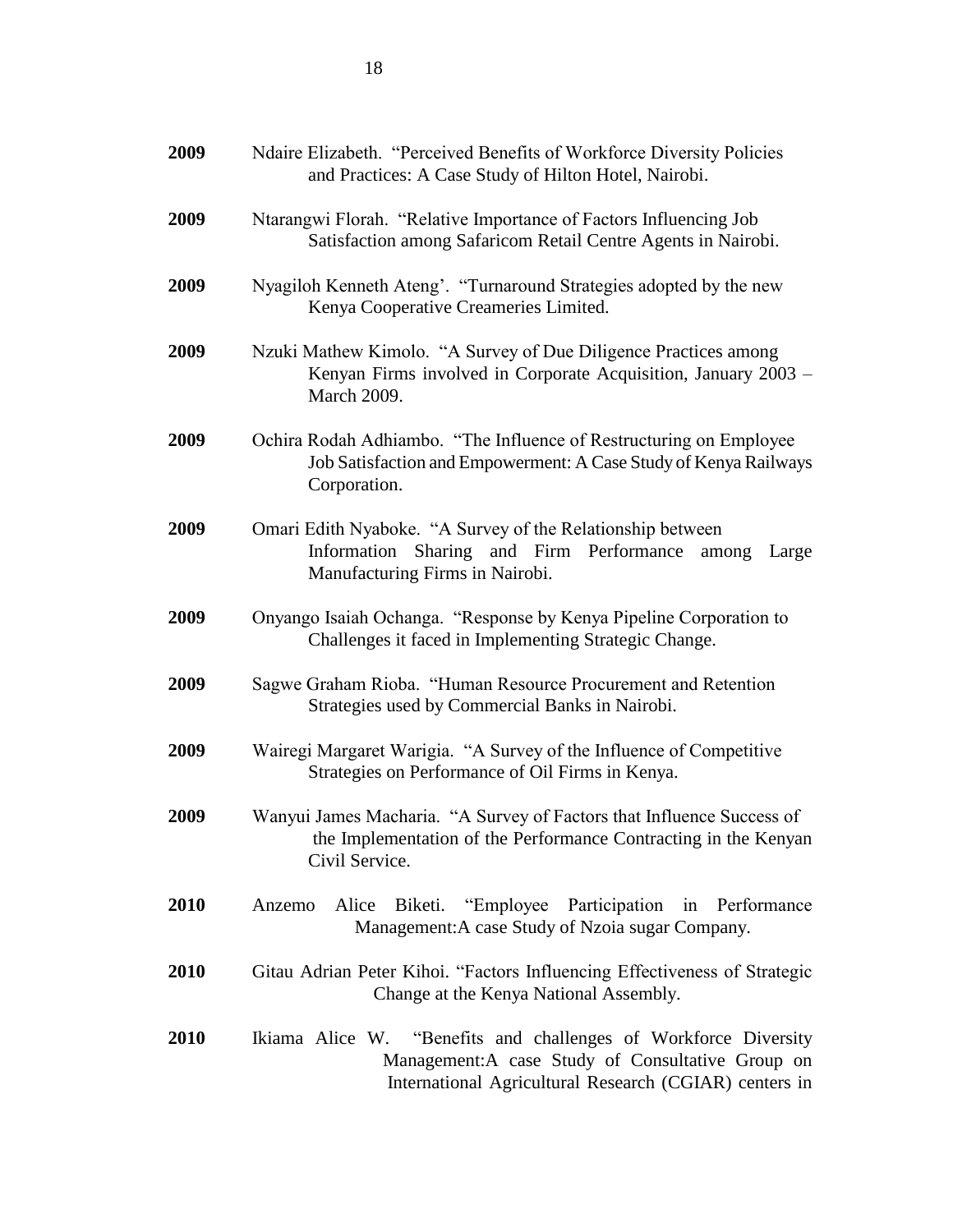| Kenya. |
|--------|
|        |

| 2010 | Japheth Irene Kathini. "Relationship between Employee Procurement<br>Strategies and Retention: A survey of Investment Banks in<br>Kenya.                                        |
|------|---------------------------------------------------------------------------------------------------------------------------------------------------------------------------------|
| 2010 | Karimi Mary Muthoni. "Use of Balanced Scorecard in strategy<br>Development: A case Study of Safaricom Limited.                                                                  |
| 2010 | Kariuki Caroline Nyambura. "Factors Influencing Strategic Change at the<br>Cooperative Bank of Kenya Head office.                                                               |
| 2010 | Kimani Rachel Wanjiru. "Management Development Practices and<br>Management Competencies among Managers in Commercial<br>Banks in Kenya.                                         |
| 2010 | Maina Pasqualina Wangui. . "Factors affecting Career Mobility of Women to<br>Executive Positions in the Kenyan Civil Service.                                                   |
| 2010 | Makau Mary Mumbua. "Psychological Contract and Organizational<br>Commitment among Customer Care Representatives (CCR'S) at<br>Safaricom Limited, Nairobi, Kenya.                |
| 2010 | Malachy Tom Otieno. "The Influence of Corporate Strategies on Services<br>outsourced: A survey of the Kenyan Commercial Banks.                                                  |
| 2010 | Matilu Caroline Minoo. "Competitive Strategies and Human Resource<br>Management Practices Adopted by the Insurance Companies in<br>Nairobi, Kenya.                              |
| 2010 | Mauti Jerry Maosa. "The Influence of Competitive Strategies on the<br>Performance of International Schools offering the British<br>National Curriculum (BNC) in Nairobi, Kenya. |
| 2010 | Mugaruro Jane Njoki. "Perceived Effectiveness of Workplace HIV/AIDS<br>Management Programmers: A survey of Kenyan State Corporations                                            |
| 2010 | Mugwe Alice Gathii. "Teachers Perceptions of Performance Appraisal<br>Practices in Public Secondary Schools in Limuru District.                                                 |
| 2010 | Muia Margaret Kithei. "Human Resource Audit Practices among<br>Ministries in Kenya.<br>Government                                                                               |
| 2010 | Muigai Lucy. "The Relationship between Employee Demographic Attributes                                                                                                          |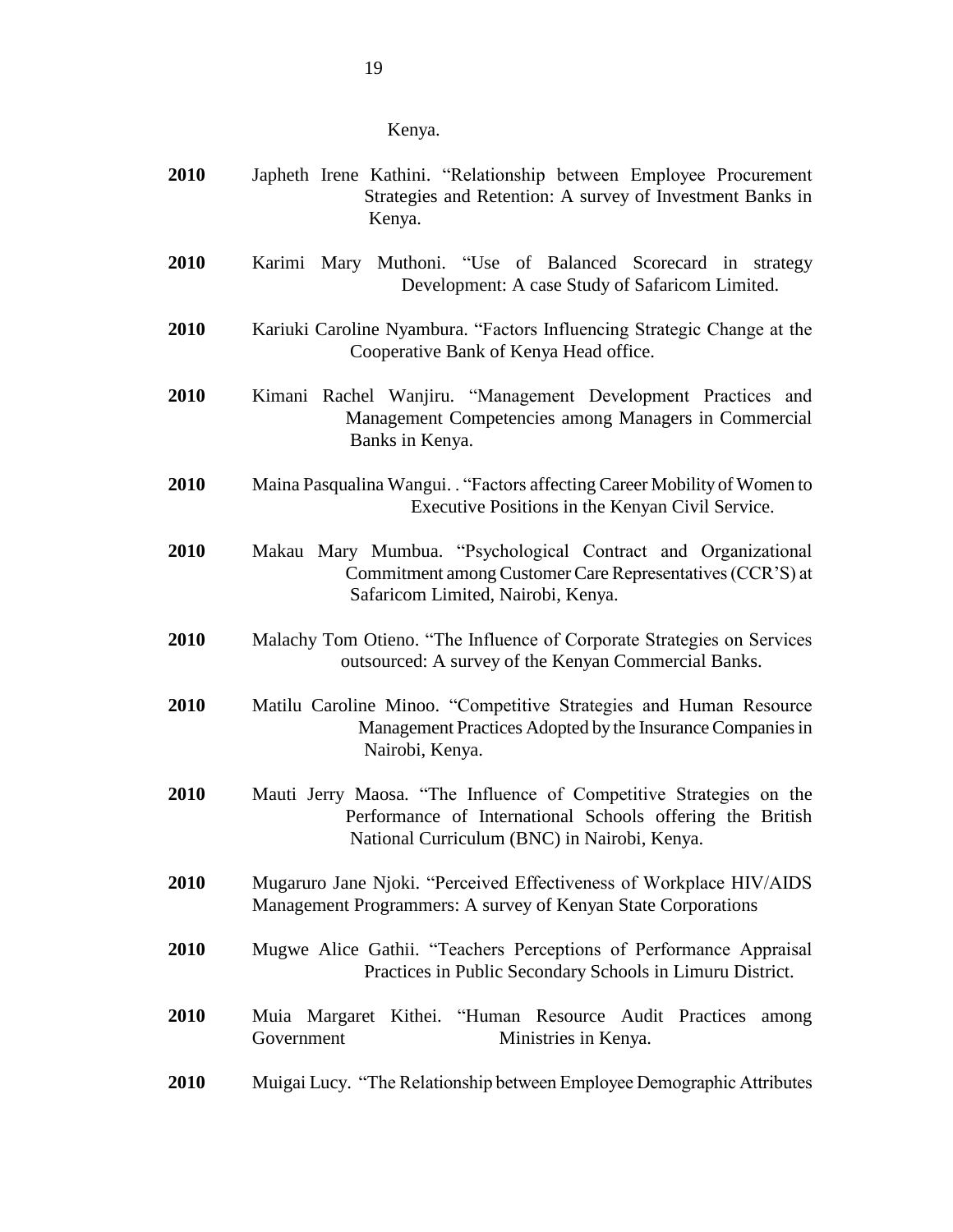|      | and Job Satisfaction: A survey of Technical Training<br>Institutes in Nairobi.                                                                                                             |
|------|--------------------------------------------------------------------------------------------------------------------------------------------------------------------------------------------|
| 2010 | Munyasi Neddy Nanjala. "Challenges of Innovative Strategy: A case Study of<br>M-PESA Product introduced by Safaricom.                                                                      |
| 2010 | Mutune Penelope Wamuyu. "Evaluation of Customer and Revenue Strategy<br>Framework Adopted by Kenya Revenue Authority.                                                                      |
| 2010 | Mwangi Jacqueline K. "Employee Job Satisfaction and Quality Commitment<br>at the Headquarters of Kenya Pipeline Company.                                                                   |
| 2010 | Nambaka Fridah Kelvin. "The Relationship between Employee Psychological<br>Contract and Organizational Citizenship Behavior at the<br>Social Security Fund in Nairobi.<br>National         |
| 2010 | Ndungu Josephine Muthoni. "Factors that Influence Change Management<br>Strategies at Plan International, Kenya.                                                                            |
| 2010 | Njenga Esther Waithira. "A survey of the Perceptions of Managers on the<br>Relationship between Devolution of Strategic Planning and<br>Performances in the Soft Drinks Industry in Kenya. |
| 2010 | Ongele Rose Wanda. Strategic Responses by Life Insurance Companies in<br>Kenya to the Threat of New Entrants and New Products.                                                             |
| 2010 | Osoro Rose Bosibori. "Employees' Perceptions of Psychological Contract<br>Violation Following Implementation of Performance Contract<br>at the Kenya Forestry Research Institutes.         |
| 2010 | Otieno Pamellah Atieno. "The Influence of Job Satisfaction and<br>Organizational Commitment of Women Employees at the<br>Commercial Banks in Kisumu City, Kenya.                           |
| 2010 | Otunga Silvia Itembe. "A Study of New Employees' Psychological Contract<br>at Kenya Bureau of Standards, Nairobi.                                                                          |
| 2010 | Wairia Rosemary Wangui. "Challenges of Strategic Plan Implementation: A<br>case Study of the Kenya Roads Board.                                                                            |
| 2010 | Wambugu Joel Kireru. "Relationship between Employee Commitment and<br>Job Performance: A Study of the Kenya Institute of Surveying and Mapping<br>$(K.I.S.M.)$ .                           |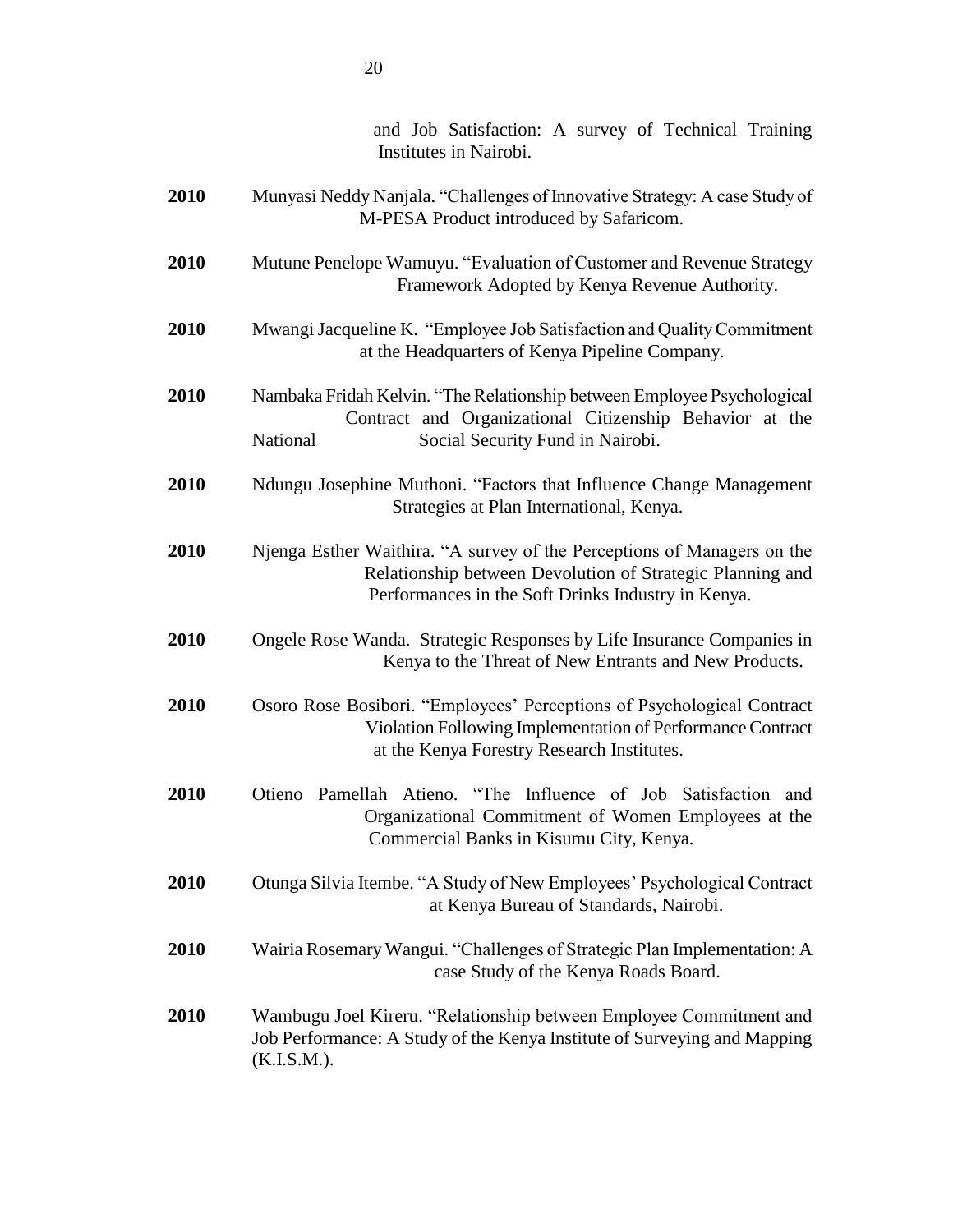# **PhD THESIS SUPERVISION (COMPLETED) – AFTER APPOINTMENT AS ASSOCIATE PROFESSOR**

|    | 1. Kaloki, Philip:       | The Effects of Culture on Management Practices of<br>Multinational Corporations in Kenya (2002)<br>(With Prof. E. Aosa)                                                                                                                       |
|----|--------------------------|-----------------------------------------------------------------------------------------------------------------------------------------------------------------------------------------------------------------------------------------------|
|    | 2. Mbwambo, A.H.:        | Strategies and Firm Level Institutions in Small Firm<br>Performance: The Case of Small Firm Garment<br>Enterprises in Tanzania (With Prof. McCormick)<br>(2005)                                                                               |
|    | Geoffrey:<br>3. Bakunda, | Competence<br>Firm<br>Management<br>and<br>Internationalization in<br>Uganda (registered at Makerere University)(2004)<br>(With Prof. Munene)                                                                                                 |
|    | 4. Ntayi, Joseph:        | Career Resilience and Salesforce Performance in<br>the Banking Sector in Uganda (registered at<br>Makerere University) (2004) (With Prof. Munene)                                                                                             |
|    | 5. Awino Zachary Bolo:   | Supply Chain Linkage Strategy and Performance<br>of Large Private Manufacturing Companies in<br>Kenya. (2007) (With Dr. M. Ogutu)                                                                                                             |
|    | 6. Kidombo<br>Harriet:   | Resource<br>Strategic<br>Orientation,<br>Human<br>Organizational<br>Commitment<br>Firm<br>and<br>Performance<br>Private<br>in<br>Large<br>Kenya.<br>Manufacturing Firms in<br>(2007)<br>Martin<br>(With<br>Dr.<br>Ogutu and Prof. Porkaryal). |
|    | 7. Oloko Margaret A:     | The Influence of Power Distance on the<br>Relationship<br>between Empowerment<br>and<br>Performance: A Study of<br>Multinational Companies in Kenya.<br>(2008)<br>(With Dr. Martin Ogutu)                                                     |
| 8. | Waweru, S.A. Maina:      | Competitive Strategy Implementation and its<br>effect in Large Private Sector Firms in Kenya.<br>(2008)(With Prof. Aosa and Prof. Kibera)                                                                                                     |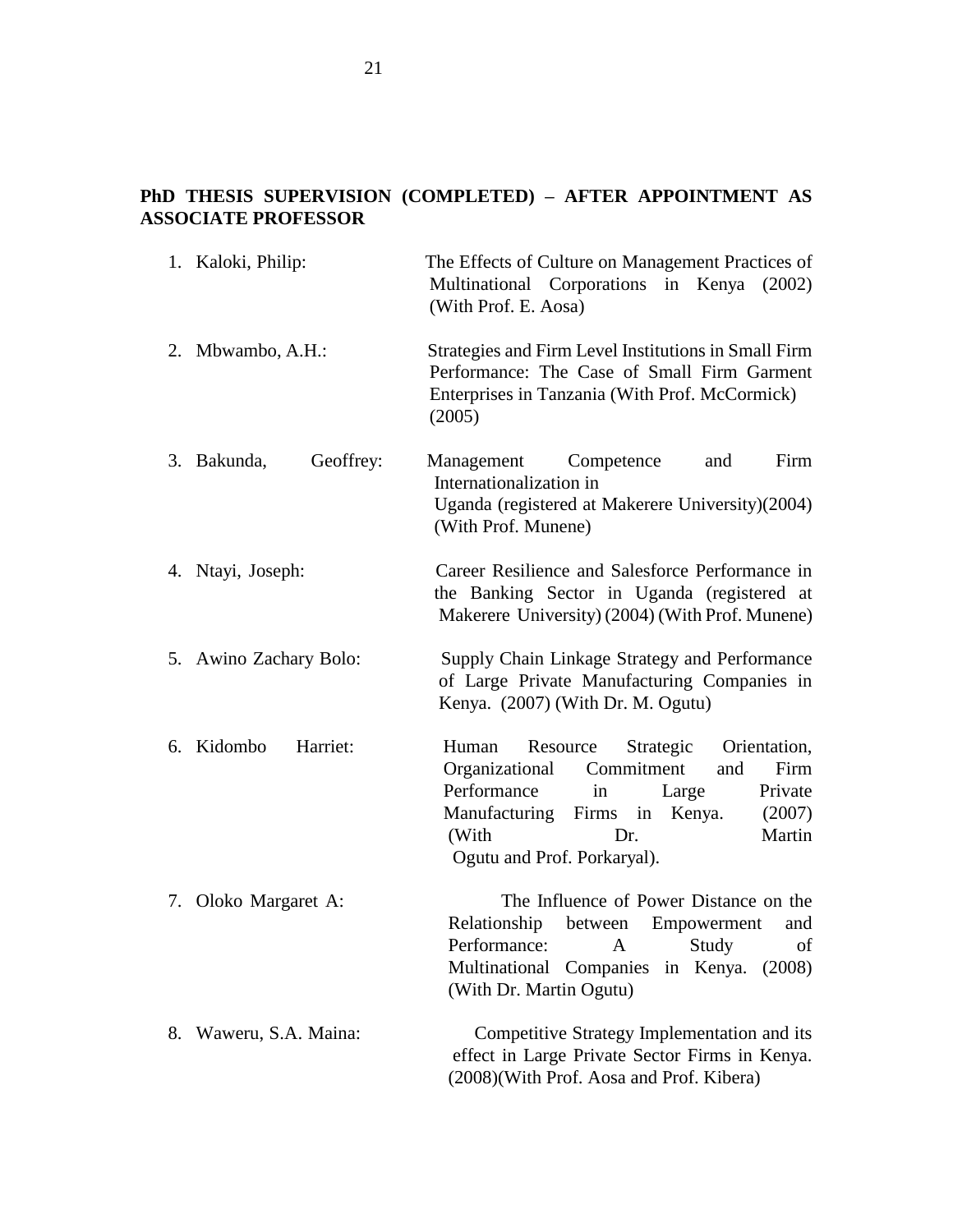| 9. Ongore Vincent Okoth:          | Effect of ownership structure, Board<br>Effectiveness and<br>Managerial Discretion on Performance of Listed<br>Companies in Kenya. (With Dr. Ogutu)                                                                                                                                                                        |
|-----------------------------------|----------------------------------------------------------------------------------------------------------------------------------------------------------------------------------------------------------------------------------------------------------------------------------------------------------------------------|
| 10. Kagiri Robert Mwihia:         | Knowledge Management Strategy, Organizational<br>and Competitiveness<br>Competence<br>in<br>Kenya's<br>Commercial Book Publishing Industry." (2008) (With<br>Prof. Porkaryal)                                                                                                                                              |
| 11. Arasa Robert:                 | Strategic Planning, Employee Participation and Firm<br>Performance in Kenya's Insurance Industry." (2008)<br>(With Prof. Aosa)                                                                                                                                                                                             |
| 12. Kandie Paul Yatich:           | The Influence of Organizational Strategy and<br>Institutional Factors on Performance of Small<br>and Medium Enterprises (SMEs) in Kenya.<br>$(2009)$ (With Dr. M. Ogutu)                                                                                                                                                   |
| 13. Chiyoge<br>Sifa:<br><b>B.</b> | Influence<br>of<br>Core Competencies<br>the<br>on<br>Relationship<br>between<br>Core-<br>alignment<br>Variables<br>and<br>Performance<br>of<br>Profit-<br>Parastatals<br>oriented<br>in<br>Kenya.<br>(2009)<br>(With Dr.<br>Ndemo,<br>Dr.<br>Gakuru<br>and<br>Dr. Iraki)                                                   |
| 14. Gachunga, H.W. Gachoka:       | The Effects of Performance Management<br>Systems on Perceptions of Organizational Justice in<br>State Corporations in Kenya. (2010 (With Prof.<br>Porkaryal)                                                                                                                                                               |
| Kivui:<br>15. Maalu, Jackson      | Family Business Succession<br>Strategy<br>and<br>Performance of Small and Medium Scale<br>Enterprises in Nairobi, Kenya. (2010) (With Prof.<br>McCormick)                                                                                                                                                                  |
| 16. Dimba<br>Beatrice             | Akong'o:<br>The<br>Cultural<br>Influence<br>Employee<br>of<br>Orientations<br>the<br><sub>on</sub><br>Relationship<br>Human<br>between<br>Strategic<br>Resource<br>Management Practices and the<br>Performance<br>of<br>Large<br>Foreign<br>Multinational<br>Manufacturing<br>Organizationsin Kenya. (2010) (With Dr. Ruth |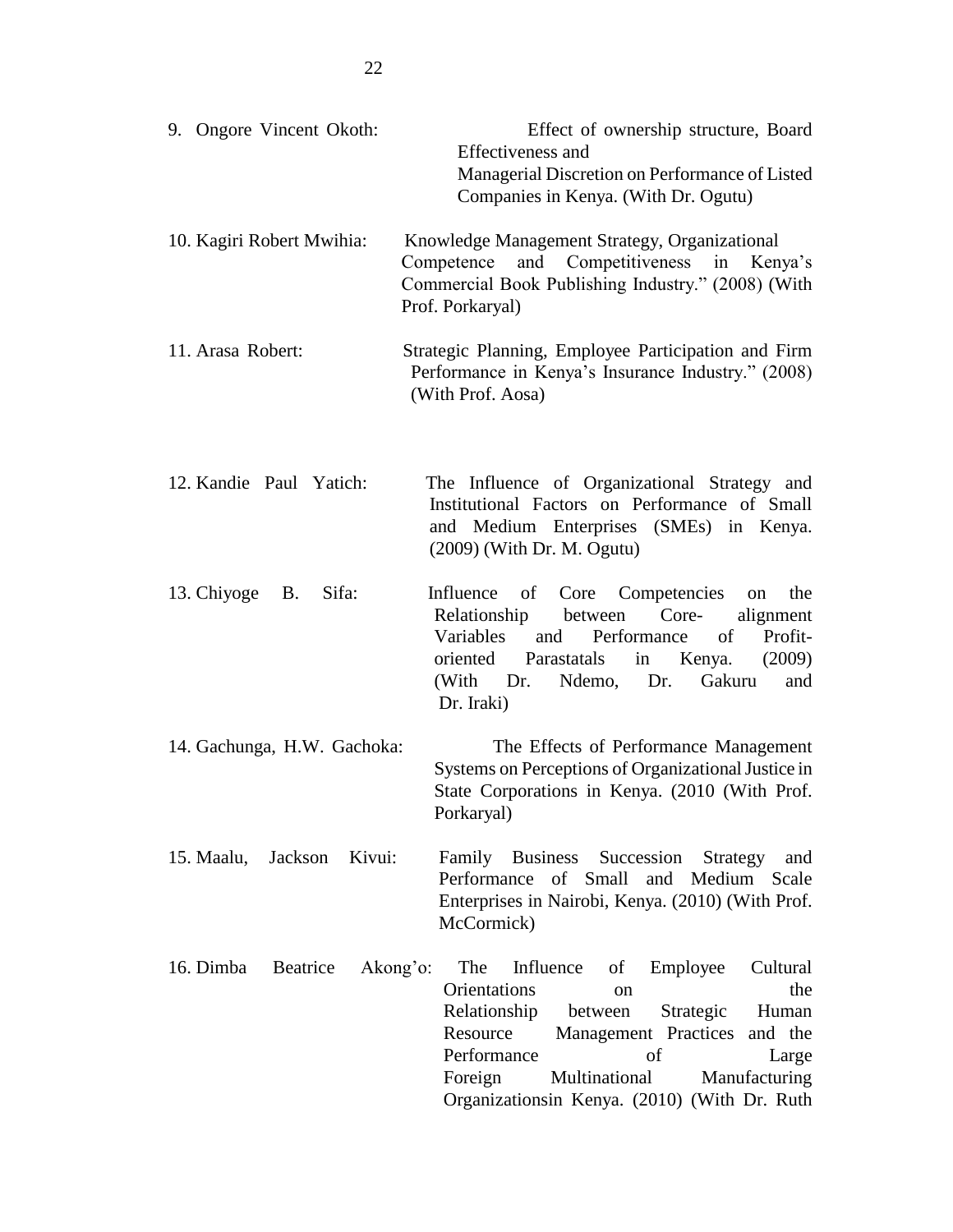| 17. Njuguna John:         | Interactive Effect of Human Resource Strategy,<br>Employee Commitment<br>and<br>Manufacturing<br>the Performance<br>of<br>Strategy<br>on<br>Large<br>Manufacturing<br>Firms<br>in Kenya. (2007) (With Dr. Mukulu)                                                        |
|---------------------------|--------------------------------------------------------------------------------------------------------------------------------------------------------------------------------------------------------------------------------------------------------------------------|
| 18. Machuki, Vincent:     | Environment-Strategy co-alignment and<br>Performance of Publicly Quoted Companies in<br>Kenya. (2011) (With Prof. E. Aosa)                                                                                                                                               |
| 19. Thuo<br>Kuria:        | TheInfluence<br>of<br>Relationship<br>Customer<br>Practices<br>Management<br><sub>on</sub><br>Competitiveness of Commercial Banks in Kenya.<br>$(2011)$ (With Prof. F. N. Kibera)                                                                                        |
| 20. Lishenga<br>Josephat: | Profitability of Momentum<br>Trading<br>The<br>Strategies in Emerging Markets: Evidence from<br>Nairobi Stock Exchange. (2011) (With Dr. Rese<br>Ngugi)                                                                                                                  |
| 21. Gitonga Purity:       | Effects of Organizational Culture, Leadership<br>and Demographic Factors on the Relationship<br>Emotional Intelligence and Leader<br>between<br>Effectiveness<br>the<br>in<br><b>Banking</b><br>Sector in<br>(2012)<br>Kenya.<br>(With Prof. Ogutu and Prof. Porkaryal). |
| 22. Omari Stella:         | The Influence of Contextual and Cognitive Factors<br>on the Relationship between Age, Locus of Control<br>Employee Outcomes in Kenyan Public<br>and<br>Corporations. (2012) (With Dr. H. Kidombo).                                                                       |
| 23. Karimi Eunice:        | The relationship between people-oriented capital and<br>Competitive Advantage of ISO Certified Firms in<br>Kenya. (2012) (With Prof. Martin Ogutu).                                                                                                                      |
| 24. Muturia Jemimah:      | Influence of Power Distance and Information<br>Technology on the relationship planning between<br>Strategic<br>Planning<br>and<br>Firm Performance<br>of Commercial Banks<br>in                                                                                          |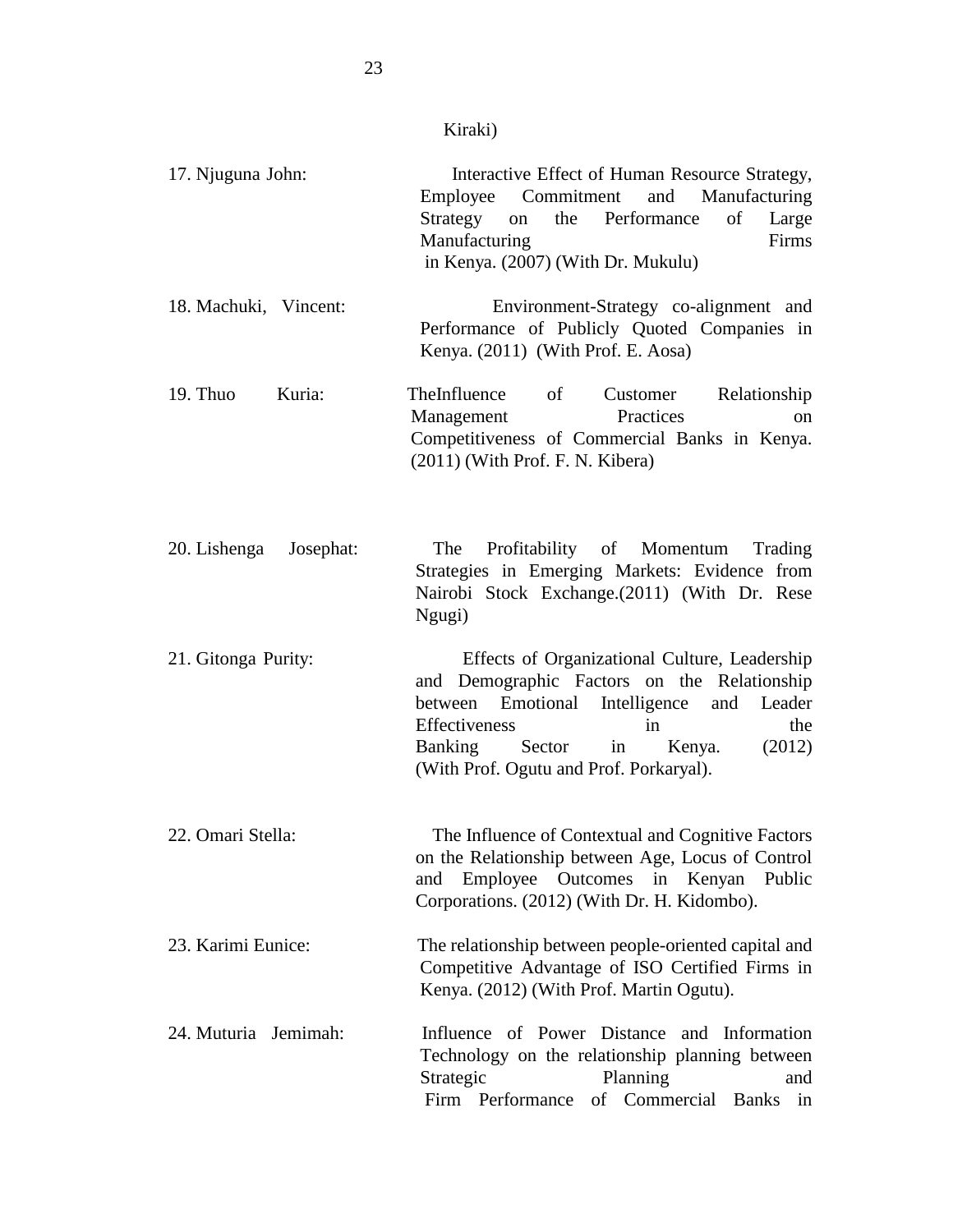Kenya" (2012).

| 25. Odadi Wilson:   | Organizational Restructuring and Employee Quit<br>Decision Process in Kenya (2012) (With Prof.<br>Martin Ogutu).                                                                   |
|---------------------|------------------------------------------------------------------------------------------------------------------------------------------------------------------------------------|
| 26. Kilika James:   | Institutional context, Collaboration, Human Resource<br>Development and Performance of Universities in<br>Kenya (2012) (With Prof. Martin Ogutu and Dr. James<br>Munyoki).         |
| 27. Mutuku Cecilia: | <b>Organizational Culture, Diversity Management</b><br>Strategies, Top Management Team Diversity and<br>Performance of Commercial Banks in Kenya" (2012)<br>(With Dr. Z.B. Awino). |

28. Kinoti Mary:

# **SELECTED ON-GOING PhD THESES SUPERVISION**

Busienei John: The Effect of Business Strategy and Organizational Structure on the Relationship between Human Resource Strategic Orientation and Performance of Large Private Manufacturing Firms in Kenya (Submission stage)

### **Articles published in refereed Journals after appointment as Associate Professor**

K'Obonyo, P.O., Busienei, J.R., Ogutu, M. (2013): The effect of human resource strategic orientation on performance of large private manufacturing firms in Kenya. Prime Journal of Business Administration and Management. Vol.3 Issue 1. Pp822-833.

K'Obonyo, P. O, Arasa, R. 2012. [The Relationship between Strategic Planning and Firm](http://profiles.uonbi.ac.ke/pkobonyo/publications/relationship-between-strategic-planning-and-firm-performance)  [Performance.](http://profiles.uonbi.ac.ke/pkobonyo/publications/relationship-between-strategic-planning-and-firm-performance) International Journal of Humanities and Social Science. Vol. 2(Special Issue):201-213.

K'Obonyo, P., M'Nchebere G.K. 2012. [The Predictive Value of Contextual Factors on](http://profiles.uonbi.ac.ke/pkobonyo/publications/predictive-value-contextual-factors-corporate-performance-kenya)  [Corporate Performance in Kenya.](http://profiles.uonbi.ac.ke/pkobonyo/publications/predictive-value-contextual-factors-corporate-performance-kenya) Prime Journal of Business Administration and Management. Volume 2(Issue 10):709-725.

K'obonyo, P.O, Monari ,F., & Agnes, A. 2012. [The Influence of Time Management](http://profiles.uonbi.ac.ke/pkobonyo/publications/influence-time-management-tendencies-relationship-between-employee-empowerment)  [Tendencies on the Relationship Between Employee Empowerment and Organizational](http://profiles.uonbi.ac.ke/pkobonyo/publications/influence-time-management-tendencies-relationship-between-employee-empowerment)  [Performance: A Study of the University of Nairobi Employees,](http://profiles.uonbi.ac.ke/pkobonyo/publications/influence-time-management-tendencies-relationship-between-employee-empowerment) 9 July. AIBUMA.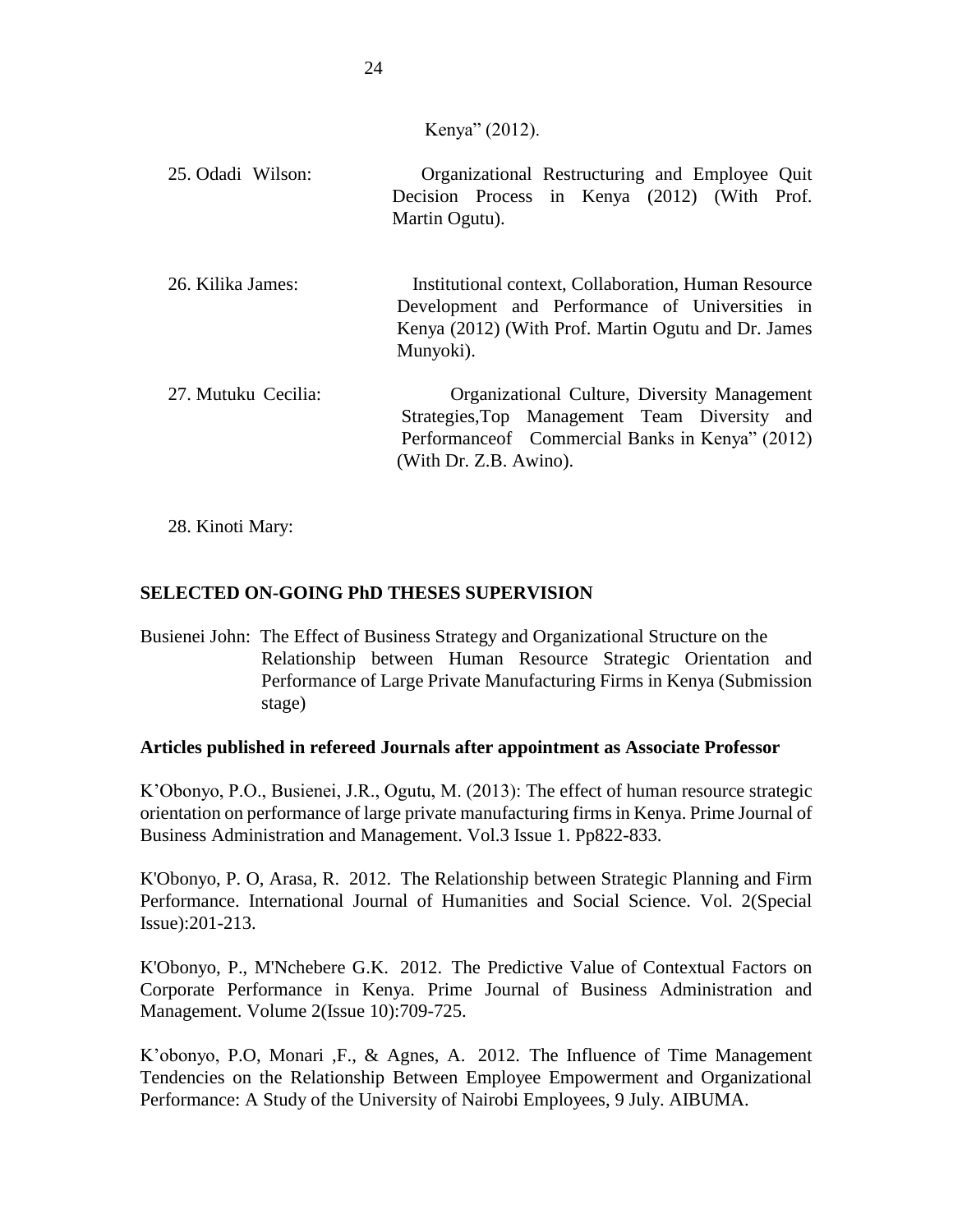- Awino, Z. B., Lorika, J., K'Obonyo, P.O (2011): Effects of the value Chain Strategy in Selected Producer-owned Dairy Groups in Kenya.Business Administration and Management. (BAM), vol, (3) pp 93-100
- Awino Z.B.,Wandera, R.W.,Imaita., L., K'Obonyo ,P.O (2011) Challenges facing the Implementation of Differentiation Strategy in Operations of Mumias Sugar Company Limited.Business Administration Management (BAM) vol. 1, Issue 5, pp.149-153
- Ongore V.O, and K'Obonyo, P.O. (2011) Effects of Selected Corporate Governance Characteristics on Firm Perfomance: Empirical Evidence from Kenya.Journal of Economics and Financial Issues, Vol,1 no.3 pp 99-122
- Mugambi, and K'Obonyo P.O (2011) Market Strategy and Corporate Performance: The Contextual Application of PIMS Principles in Kenya. DBA Africa Review, Vol 1, no. 1
- Ongore V.O, K'Obonyo P.O. and Ogutu M. (2011): Implications of shareholder Types on Financial Perforfmance: Emperical Evidence from listed Companies in Kenya. International Journal of Humanities and Social Sciences, vol.1 no. 13 [special issue-September 2011]
- Machuki V.N and K'Obonyo P.O. (2011). Organizational Strategic Behaviour and Performance of Publicly Quoted Companies in Kenya. Business Administration and Management vol, 1 (7), pp 219-232
- K'Obonyo, P.O. (2002) Advertising Practices and the Marketing Philosophy: A critical Examination of Fear, Aggression and Subliminal Messages. East African Management Review Journal, Vol. 1(1) 20-35.
- K'Obonyo, P.O. (2001) Gender Differences and the Effect of Health Warnings and legislation on cigarette smoking: The African Journal of Finance and Managment, Vol. 9, No. 2, 65-77.
- K'Obonyo, P.O. (2001). "The Rise of Shopping Malls: From Shopping Centres to Mega Markets." SOKONI, Journal of the Marketing Society of Kenya, July/August, 12-18.
- K'Obonyo, P.O. (2001) "Overview of Human Resource Situation in Kenya." Business Investment Insight, Vol.  $1.3$ ,  $18 - 19$ .
- K'Obonyo, P.O. (1999). "Small Enterprise Development in Kenya: A Critical Examination of Macro Institutional setting and Policy Framework." Nairobi Journal of Management Vol.5, 1999, 1-22.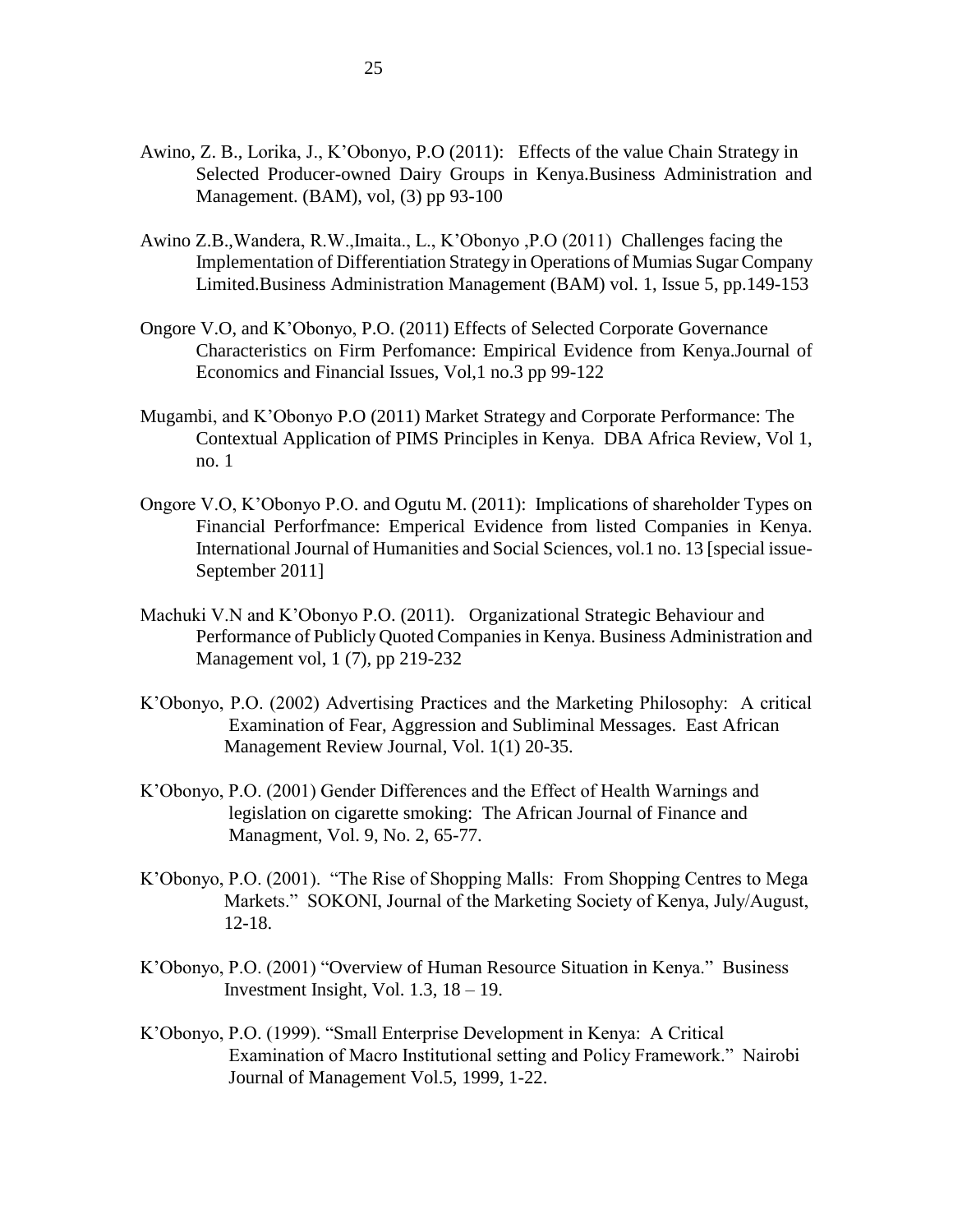- K'Obonyo, P.O. (2000). "Liability of Size and Age: Some Evidence from Micro and Small Enterprise (MSE) sector in Kenya." Makerere Business Journal,  $48 - 53$
- K'Obonyo, P.O. (1998) "Consumer Motive and Trends in Cigarette Smoking: Implications for Public Policy" Nairobi Journal of Management, Vol. 4, 44-57.
- K'Obonyo, P.O. (1998). "The Emerging Paradigm of Human Resource Management." Nairobi Journal of Management, Vol. 4, 76-88.

#### **Articles in Journals before appointment as Associate Professor**

- K'Obonyo, P.O. (July, 1997). Team Building as a Management Technique. Banking Times, pp.19.
- K'Obonyo, P.O. (November, 1996). Management of Social Services: Examples from the Health Sector. Medicus, vol. 15, No. 1, pp.6-12.
- K'Obonyo, P.O. (1996). The Future of Mortgage Financing in Kenya. Marketing Review.
- K'Obonyo, P.O. (1996). The Effect of Subordinate Attraction on Leader Behaviour: A Laboratory Study of the Upward Influence Process in Organizations. Nairobi Journal of Management, vol. 1
- K'Obonyo, P.O. (1996). Severity of Consequences for the Leader and Subordinates Work History as Determinants of Leader Attribution. Nairobi Journal of Management, vol. 2.
- K'Obonyo, P.O. and Ruth Odera (1996). Factors that are Important in Vertical Integration Decisions: A Study of Kenyan Manufacturing Firms. Nairobi Journal of Management, vol. 1. (Referred)
- K'Obonyo, P.O. and Serah C. Mwanzi (1996). Diversification and Performance: A Case Study of the Kenyan Insurance Industry. Nairobi Journal of Management, vol. 2.
- K'Obonyo, P.O. (June, 1995). The Entrepreneurial Context of Strategic Management. Students Finance. Vol.1 pp.10-12.
- K'Obonyo, P.O. (June, 1995). Relationship Between Corporate Culture and Corporate Strategy. Banking Times. Vol.2. pp.12-14.

K'Obonyo, P.O. (July, 1989). Importance of the Principles of Management to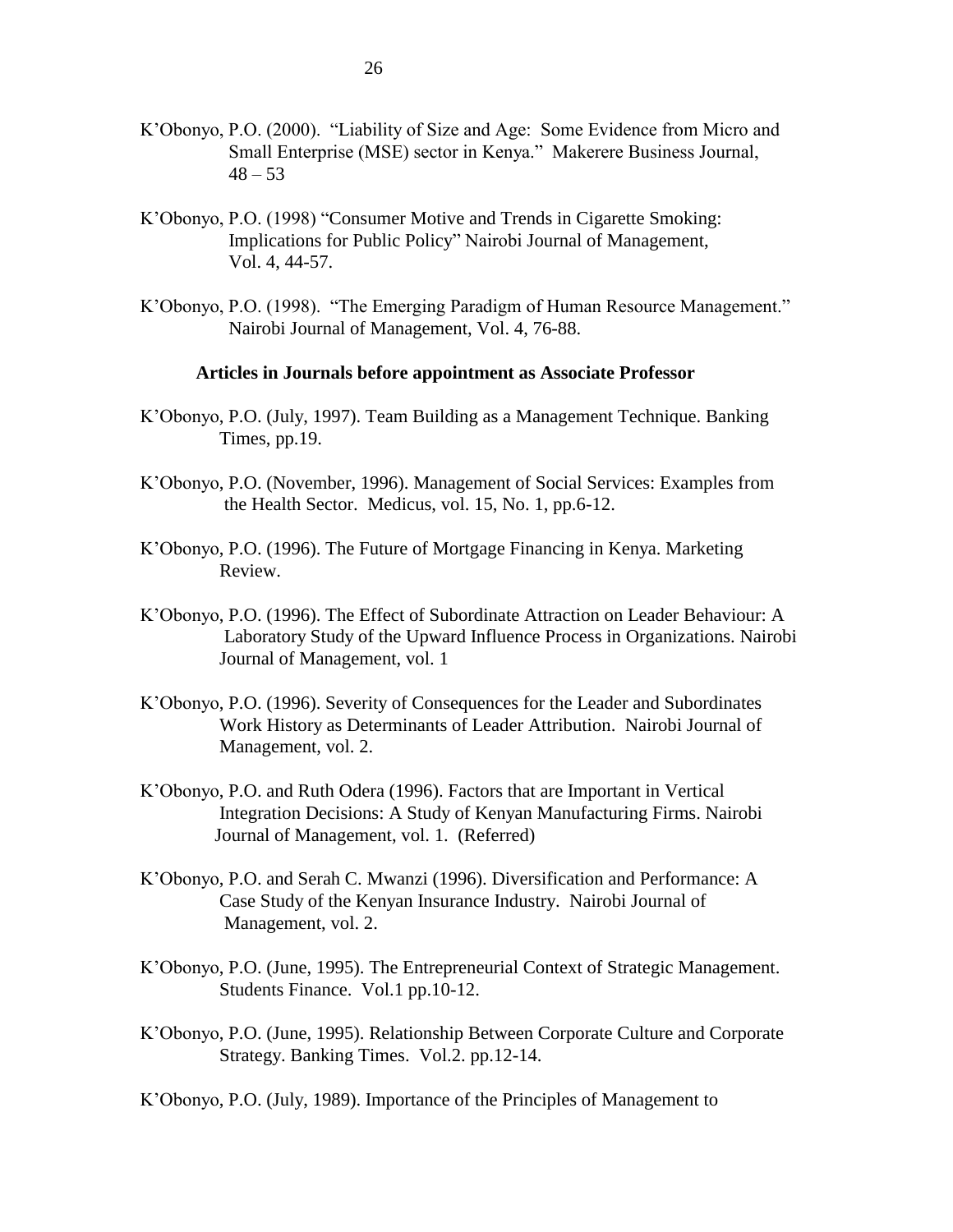Managers. Journal of the Kenya Institute of Management.

- K'Obonyo, P.O. (July, 1989). Effective Seminar Presentation: Notes for Managers. Journal of the Kenya Institute of Management.
- K'Obonyo, P.O. (February, 1989). Two Factor Theory of Motivation Revisited. Journal of the Kenya Institute of Management.
- K'Obonyo, P.O. (December 1988 February, 1989). Probability Sampling : Is it Always Desirable? Student Accountant, University of Nairobi.
- K'Obonyo, P.O. (November, 1988). Personality Characteristics in Personal Selling. Marketing Review.
- K'Obonyo, P.O. (September, 1988). Motivating Employees: Guidelines for Managers. Journal of the Kenya Institute of Management.
- K'Obonyo, P.O. (August, 1988). How to Choose an Appropriate Career. Journal of the Kenya Institute of Management.
- K'Obonyo, P.O. and Weber, Y. (1987). Organisational Environment and Performance Relationships: A Review of the Literature. The Proceedings of the 1987 Convention of the South-Eastern Decision Sciences Institute, USA
- K'Obonyo, P.O. and Weber, Y. (1987). The Effects of Job Level and Cultural Background on Need Importance. The Proceedings of the 1987 Convention of the South-Eastern (U.S.A.) Decision Sciences Institute.
- K'Obonyo, P.O. and Weber, Y. (1987). A Conceptual Framework for Staffing General Managers. The Proceedings of the National Convention of the Academy of Management (U.S.A.).

#### **Book and Book Chapter (after appointment as Associate Professor)**

K'Obonyo, P.O. (1991). Revision Commerce. Oxford University Press, Nairobi.

K'Obonyo, P.O. (1999). "Flexible Specialization and Small Enterprise Development in Kenya: Issues and Problems." In Rutashobya, L.K. and Olomi, D. (eds.). African Entrepreneurship and Small Business Development, Dar es Salaam: Dar es Salaam University Press.

#### **Book chapters before appointment as Associate Professor**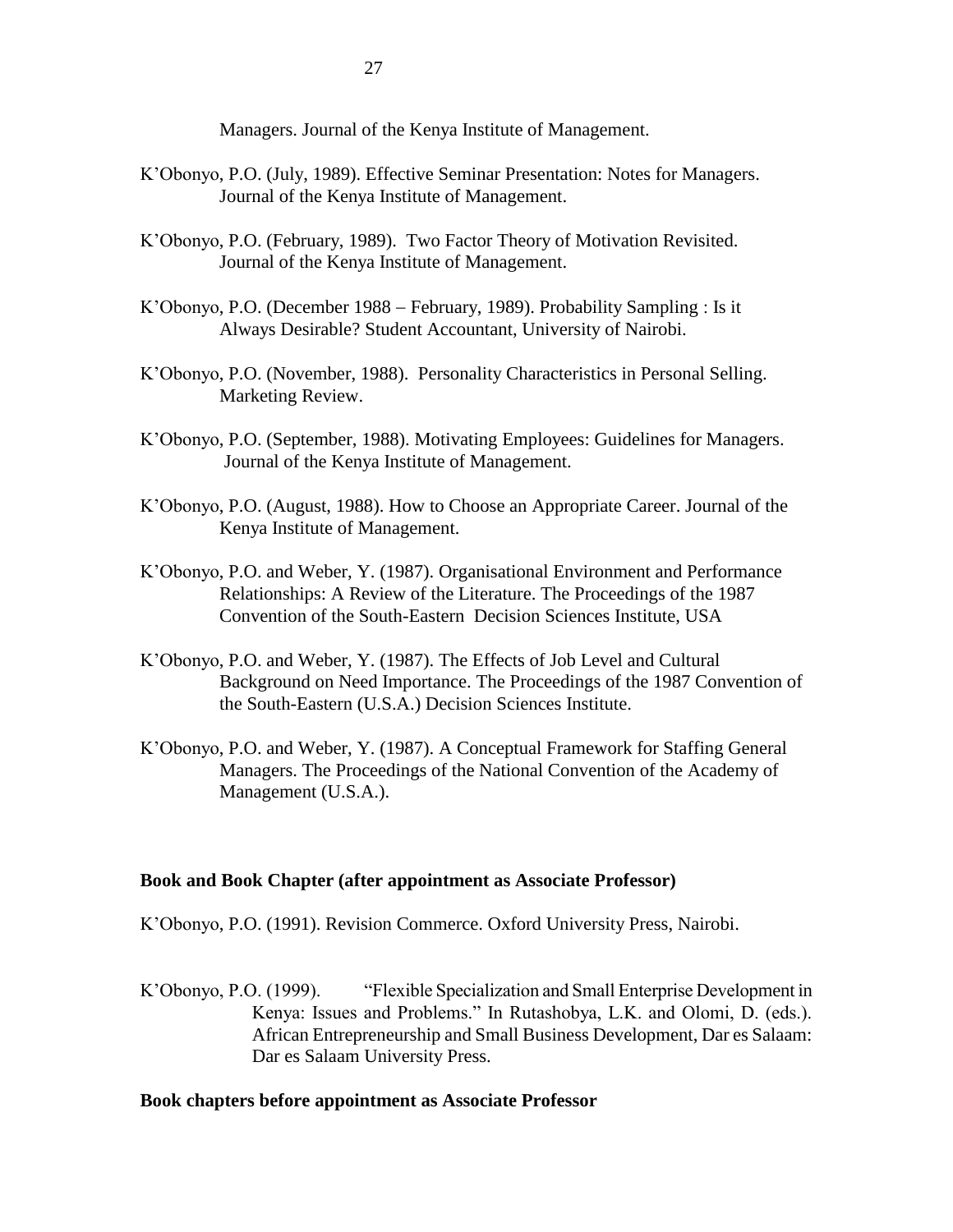- K'Obonyo, P.O. (1996). Kenyan Business Environment in Introduction to Business. Kenya Literature Bureau, Nairobi. (Edited by Professor Kibera).
- K'Obonyo, P.O. (1996). Government-owned Businesses in Introduction to Business. Kenya Literature Bureau, Nairobi. (Edited by Professor Kibera).
- K'Obonyo, P.O. (1996). Organisational Behaviour in Introduction to Business. Kenya Literature Bureau, Nairobi. (Edited by Professor Kibera).

## **SEMINARS, CONFERENCES AND WORKSHOPS**

- A member of the Secretariat that organized a seminar on a Pre-Investment Study on Business Education, sponsored by the World Bank and held at the Greenhill Hotel in Nyeri from October 25-29, 1982.
- Annual Convention of the Decision Sciences Institute held in Richmond, Virginia (U.S.A.). February 18-20, 1987.
- Case Methods Workshop organized by Eastern and Southern Africa Management Institute in conjunction with the Commonwealth Fund for Technical Co-operation, in Mbabane, Swaziland, October 17-29, 1988.
- Influence of Culture on Strategic Human Resource Management (SHRM) Practices in Multinational Companies (MNC) in Kenya: A Critical Literature Review. A Paper at International Conference in Kampala, Uganda, June, 2007)
- Case Methods Workshop organized by Eastern and Southern Africa Management Institute in conjunction with the Commonwealth Fund for Technical Co-operation, in Arusha, Tanzania, April 3-15, 1989.
- Kenya in 1992 and Beyond: A Seminar for Business Executives and Professionals held at Safari Park Hotel, Nairobi, October 14-15, 1992.
- The Small-Scale Enterprise Sector. A paper presented at a workshop on A Nyanza: 30 years of independence where it was, where it is, and where it should go. Held at Tom Mboya Memorial Labour College in Kisumu, 8<sup>th</sup>-9<sup>th</sup> December, 1993.
- The Management of Social Programmes: Examples from the Health Sector. A paper presented at a conference on social mobilization for health, held at the Silver Springs Hotel, Nairobi, June 26-29, 1994.
- The Strategic Importance of Human Resource Practices. A paper presented at an International Conference on Modernization of African Economies: Challenges and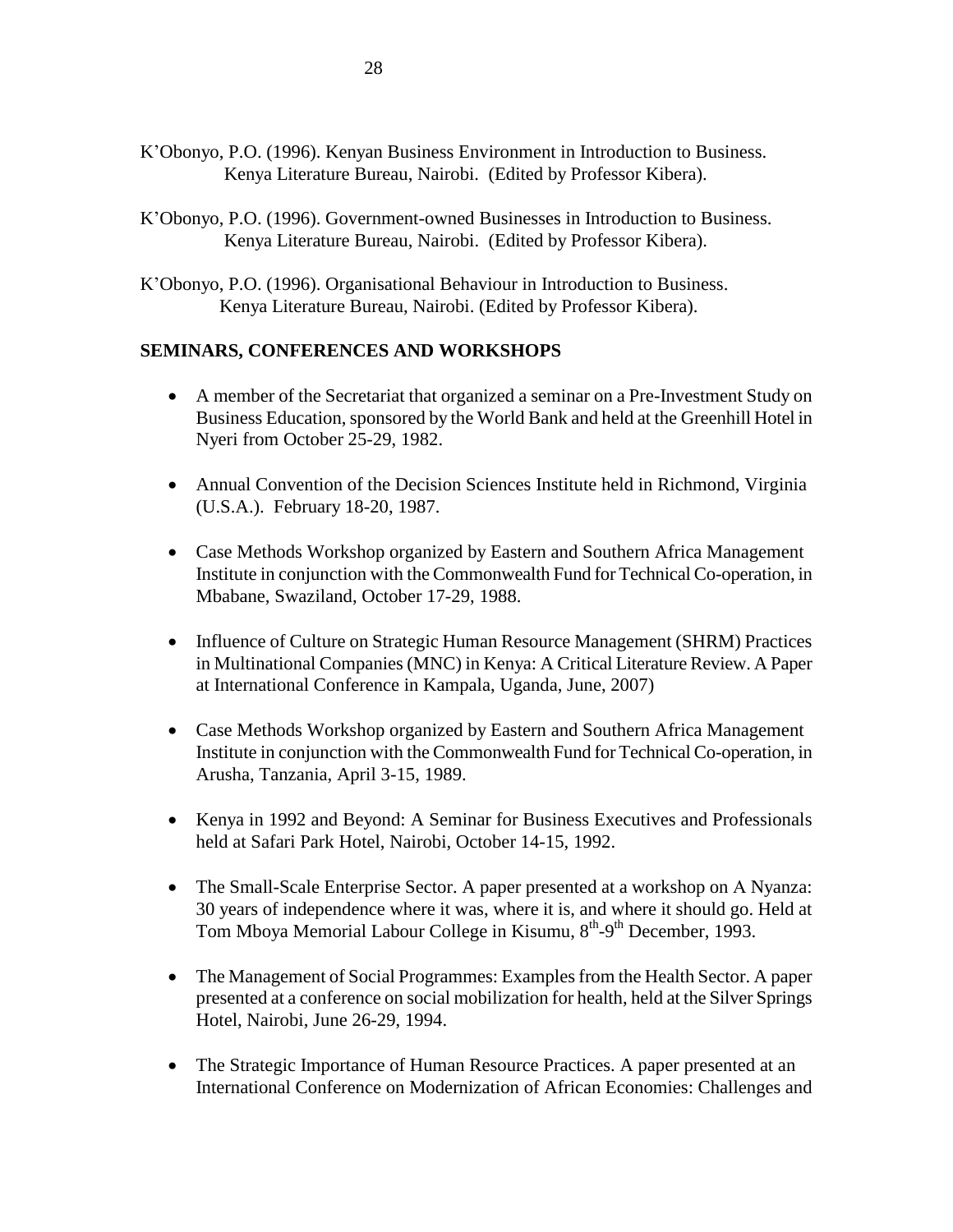Strategies. Windsor Lake Victoria Hotel, Kampala, Uganda, November 24-28, 1997.

- "Technology as a Factor Influencing Performance and Growth in the Small Scale Enterprise sector in Kenya:" A paper presented at an International Conference On African Business Systems: Institutionalizing in the Era of Economic Reform", held in Mombasa, Kenya, from June  $4 - 6$ , 1997.
- "Small Enterprise Development in Kenya: A Critical Examination of Institutional Setting and Policy Framework." A paper presented at an International Conference on African Entrepreneurship and Small Business Development, held in Dar es Salaam, Tanzania on September 29 – 30, 1998.
- Flexible Specialization and Small Enterprise Development in Kenya: The Unanswered Questions. A paper presented at an International Conference on Research Agenda on African Entrepreneurship and Small Business Management in Dar es Salaam from October 23-25, 1997.
- "Small and Medium Enterprise Networks: A Social Process Perspective." A Paper presented at an international conference on African Entrepreneurship and Small Business Development, held in Dar es Salaam, Tanzania on September 28 and 29, 1999.
- A Study of the Link between Strategy and Performance in the Firms quoted at the Nairobi Stock Exchange. A Paper presented at an International Management Conference in Kampala, Uganda March 4 – 7, 2004

### **ON-GOING RESEARCH**

Managing in Africa: Does the Institutional Environment Matter?

### **A SELECTED LIST OF CONSULTANCIES**

Resource person for the Customer Relations Survey Project for the Barclays Bank of Kenya, October, 1988.

Chief Co-ordinator of the Management Seminar organised at Jacaranda Hotel, Nairobi, for the Chairmen and Deans from the College of Education and External Studies, University of Nairobi, 1988.

Management Consultant at a workshop on Job Evaluation for All the Senior Staff of the National Council of Churches of Kenya (NCCK), August, 1989 (contracted by Promin Consultants).

Management Consultant at a Senior Management Workshop for Tana and Athi Rivers Development Authority (TARDA), October, 1989 (contracted by Promin Consultants).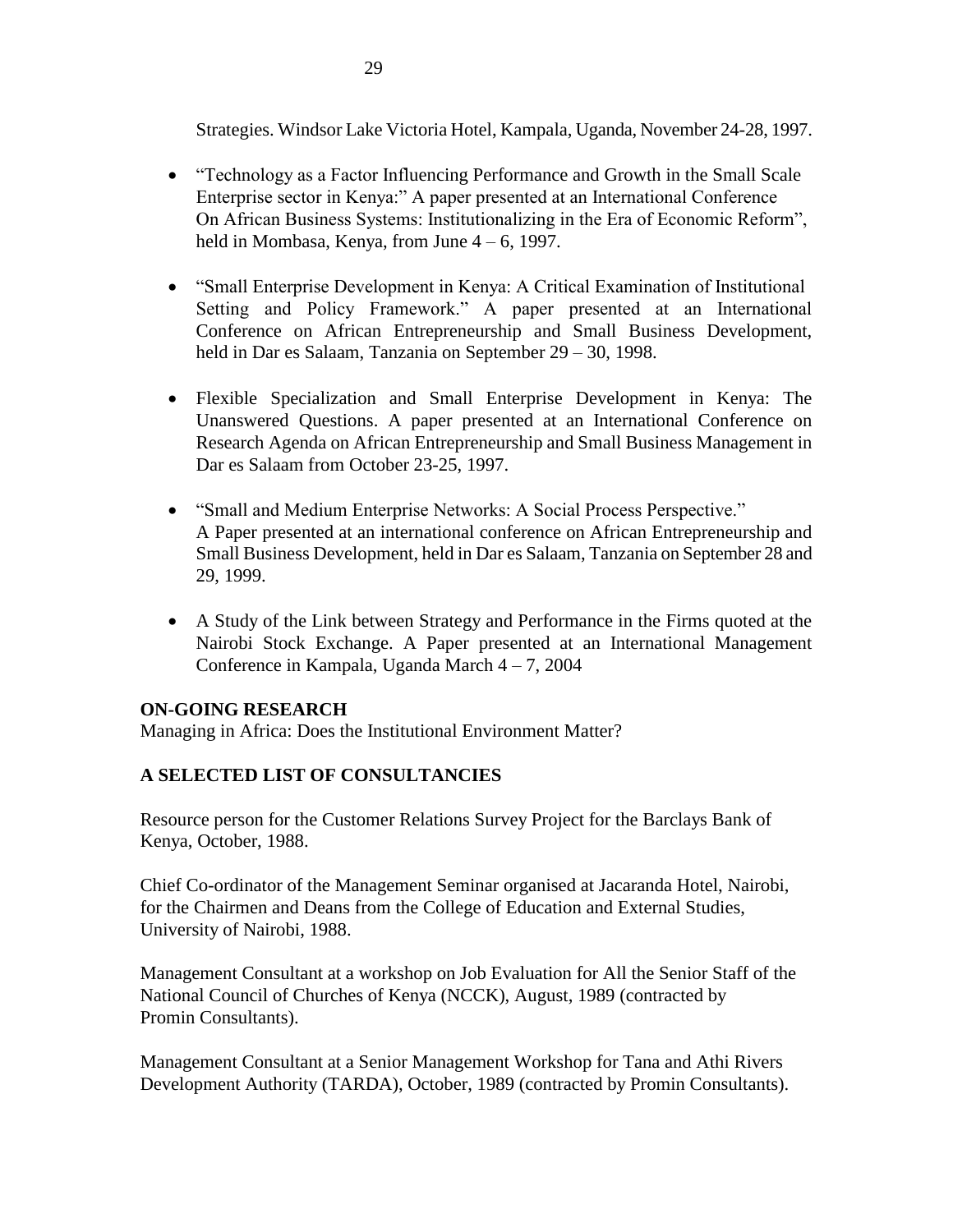Management consultant at a Management Seminar held at Egerton University

Agricultural Resource Centre, under the auspices of the Agricultural Management Project (AMP), November 1989 (contracted by Promin Consultants).

Resource person at a Research Methodology Workshop on Multi-Country Comparative Study of Private Enterprise Development, held at Nairobi Safari Club, Kenya, on February 13-14, 1996.

Resource person at a workshop on the Role of Small and Intermediate Size Enterprises in African Development and Industrialization held in Nairobi, March 21 – 23, 1996.

Resource Consultant for the Curriculum Development Committee, Commission for Higher Education, Kenya, on University Business and Management Education and Training Programmes, since 1989.

Participated (with Professors Kibera and Waruingi of the Promin Consultants) in the writing of a paper entitled: An Assessment of Current and Future Management Practices in Kenya. Client: British American Tobacco Limited. May 1990.

Participated as a resource person in an in-house seminar for the medical doctors at the University of Nairobi, October, 1990. Presented a paper on Time Management.

Resource Consultant at the Staff Performance Appraisal Workshop for all levels of administrative staff, both academic and non-academic, of the University of Nairobi, September 1991.

Resource Consultant at an internal system Evaluation Project for the National Council of Churches of Kenya (NCCK) under the auspices of Promin Consultants, 1993.

Developing Business Plan for KASNEB EDUCATION AND DEVELOPMENT SERVICES LIMITED (Resource Consultant with VAS Consultants) 2005 – 2006.

Member of a team of consultants, contracted under the auspices of Zenith Management Consultants Ltd in 1993 to conduct an evaluation of:

Donor-funded YWCA Integrated Women Development Projects in Nyanza Province, Kakamega District, and Tana River District (all in Kenya); Management Systems at YWCA Headquarters in Nairobi - Kenya; and the relationship between YWCA Headquarters in Nairobi and the three branches that were studied.

Member of a team of consultants contracted by the World Bank (in 1993) through the Ministry of Education  $-$  Kenya, to conduct a study on the Equity, Accessibility and Financing of Tertiary Education in Kenya.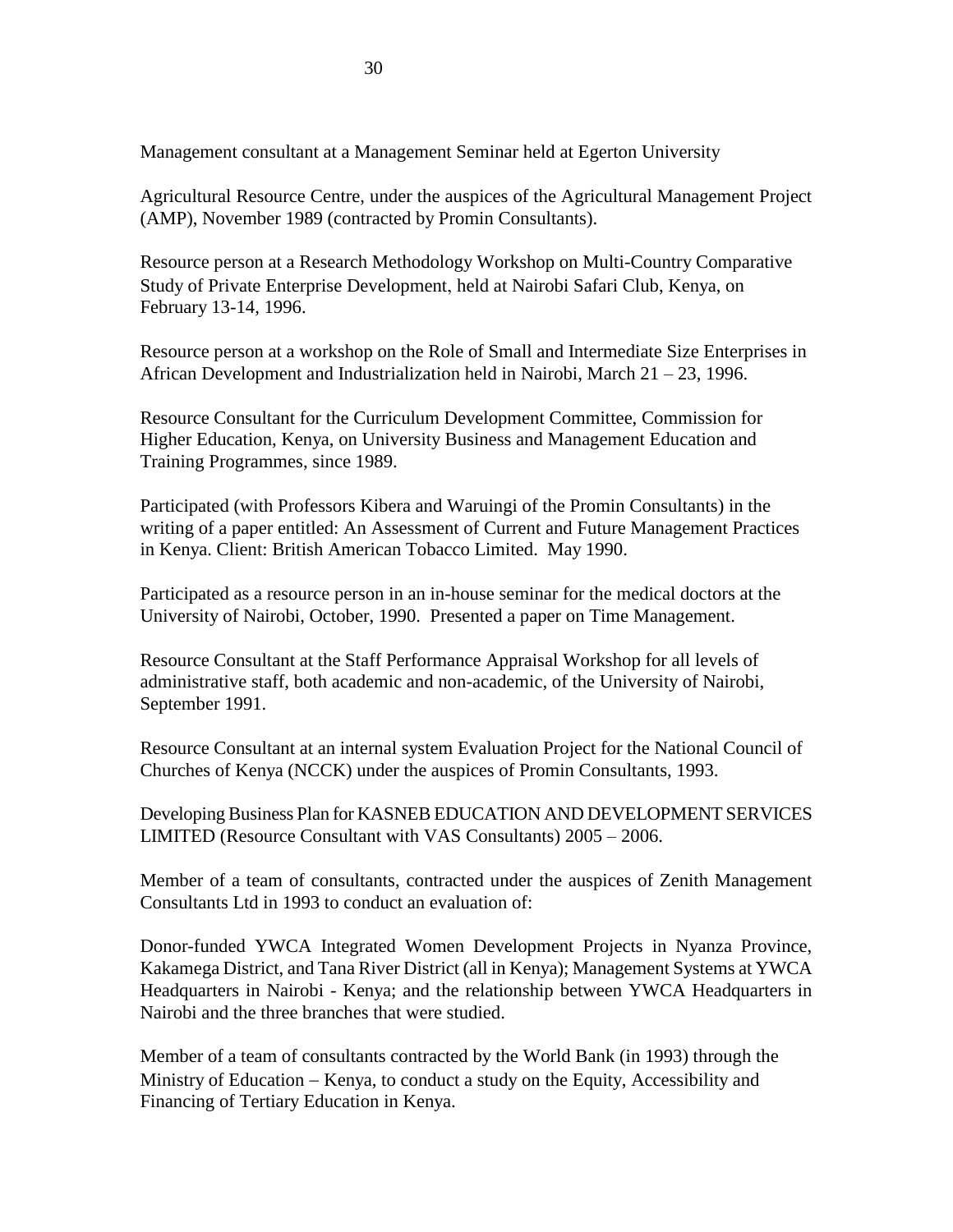Member of the research team contracted by the Department For International Development (a department of the Government of Britain) in 1997 to conduct an impact evaluation of the projects it has supported financially in Kenya.

Principal Research Consultant on Survey of Legal Impediments to Small Business Development in Kenya, under the auspices of Kenya Management Assistance Programme, 1994-96.

# **CURRICULA REVIEW/CRITIQUE (AT BACHELORS, MASTERS AND DOCTOR OF PHILOSOPHY DEGREES)**

Contracted by the Commission for Higher Education on various occasions, from1990 To-date, to critique and advise on business and business-orientated degree curricula for the following universities:

- Africa Nazarene University
- Catholic University
- Daystar University
- University of Eastern Africa
- Kenya Highlands Bible College, Kericho
- Scott College, Machakos
- Augustana University of Kenya
- KIM School of Management
- KCA University
- Inoorero University
- Kiriri Women's University

Resource Consultant at Strategic Planning Workshops for the following organizations:

\* Medical Women International Association (1996).

- \* Kenya Accountants and Secretaries National Examinations Board (1996).
- \*Kenya Sugar Sector under auspices of Kenya Sugar Board (2003)

\*School of Business, University of Nairobi (2001)

\*Ministry of Foreign Affairs (2004)

\*Ministry of Regional Development (2004)

\*Public Service Commission (2004)

\*Kenya Audit Office (2004)

\*Ministry of Health (2004)

\*Faculty of Veterinary Medicine (2003)

\*Faculty of Agriculture (2003)

\*Institute of African Studies (2003)

\*Faculty of External Studies (2004)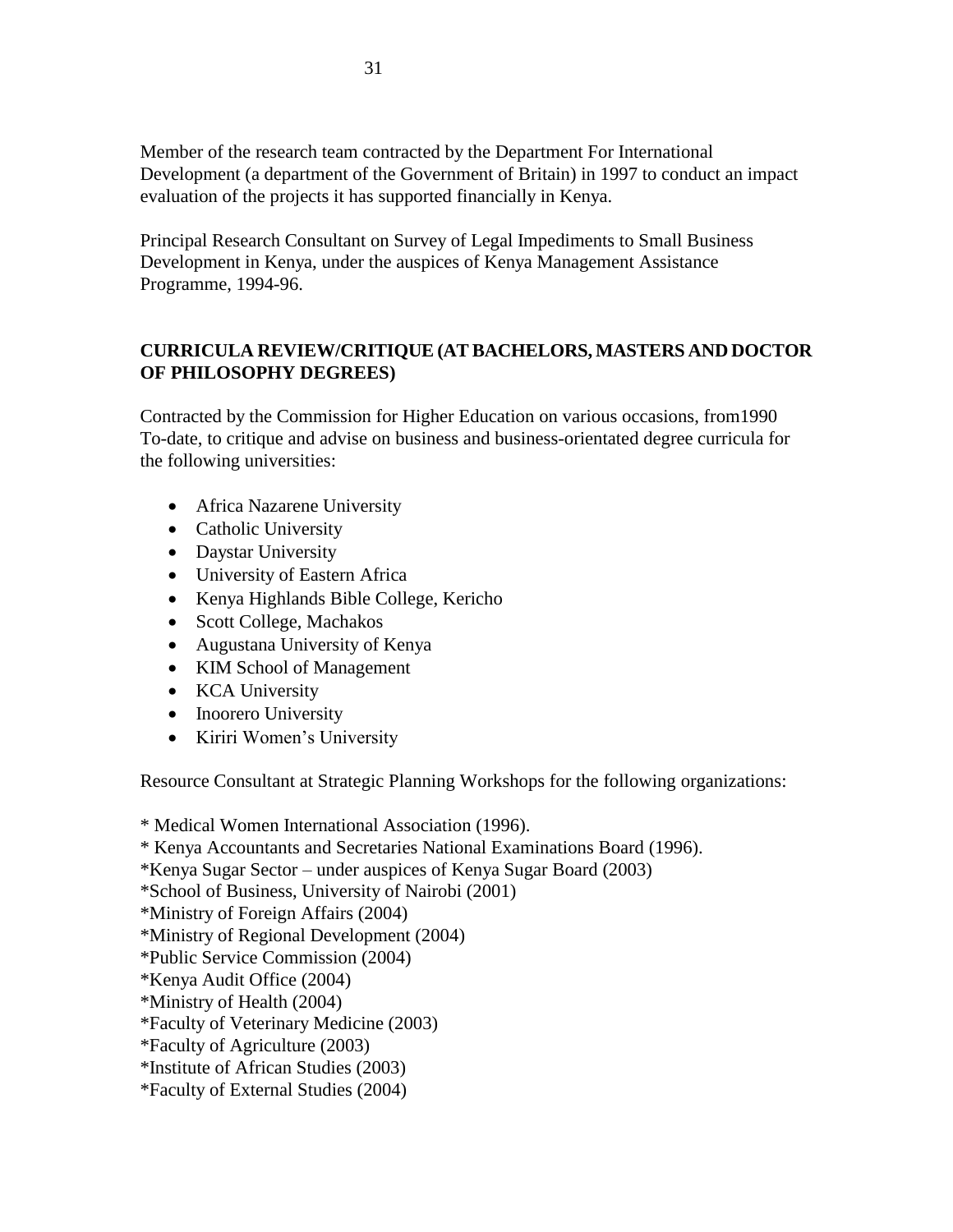\*College of Education and External Studies (2003) \*Kenya Faculty of Commerce (2001) \*Population Studies and Research Institute (2004 \*University of Nairobi 1996; 2005; 2008; 2010 \*Government Training Institutes – Mombasa, Matuga, Embu and Baringo(2005). \*Nairobi Technical Training Institute (Jan. 2006).

I have acted on several occasions as a Management Training Resource Consultant under contractual arrangements with the following consultancy firms:

Promin Consultants Limited Zenith Consultants Limited Heritage Services Kenya Management and Research Consultants Ltd. VAS Management Consultants Ltd.

## **PERFORMANCE CONTRACTING**

I have been a member of a taskforce set up by the Government to negotiate and evaluate performance contracts with various government Ministries, departments and State Corporations from 2006 to-date. These include:

### **Ministries**

- 1. Livestock
- 2. Fishery Development
- 3. Finance
- 4. Trade
- 5. Industrialization
- 6. Cooperative and Marketing
- 7. Medical Services
- 8. Public Health
- 9. Education
- 10. Cabinet Office.

### **State Corporations**

- 1. Kenya School of Law
- 2. Kenya Literature Bureau
- 3. Kenya Bureau of Standards
- 4. Kenya Institute of Education.
- 5. Kenya Railways.
- 6. Kenya Pipeline Company
- 7. Kenya Ports Authority
- 8. Egerton University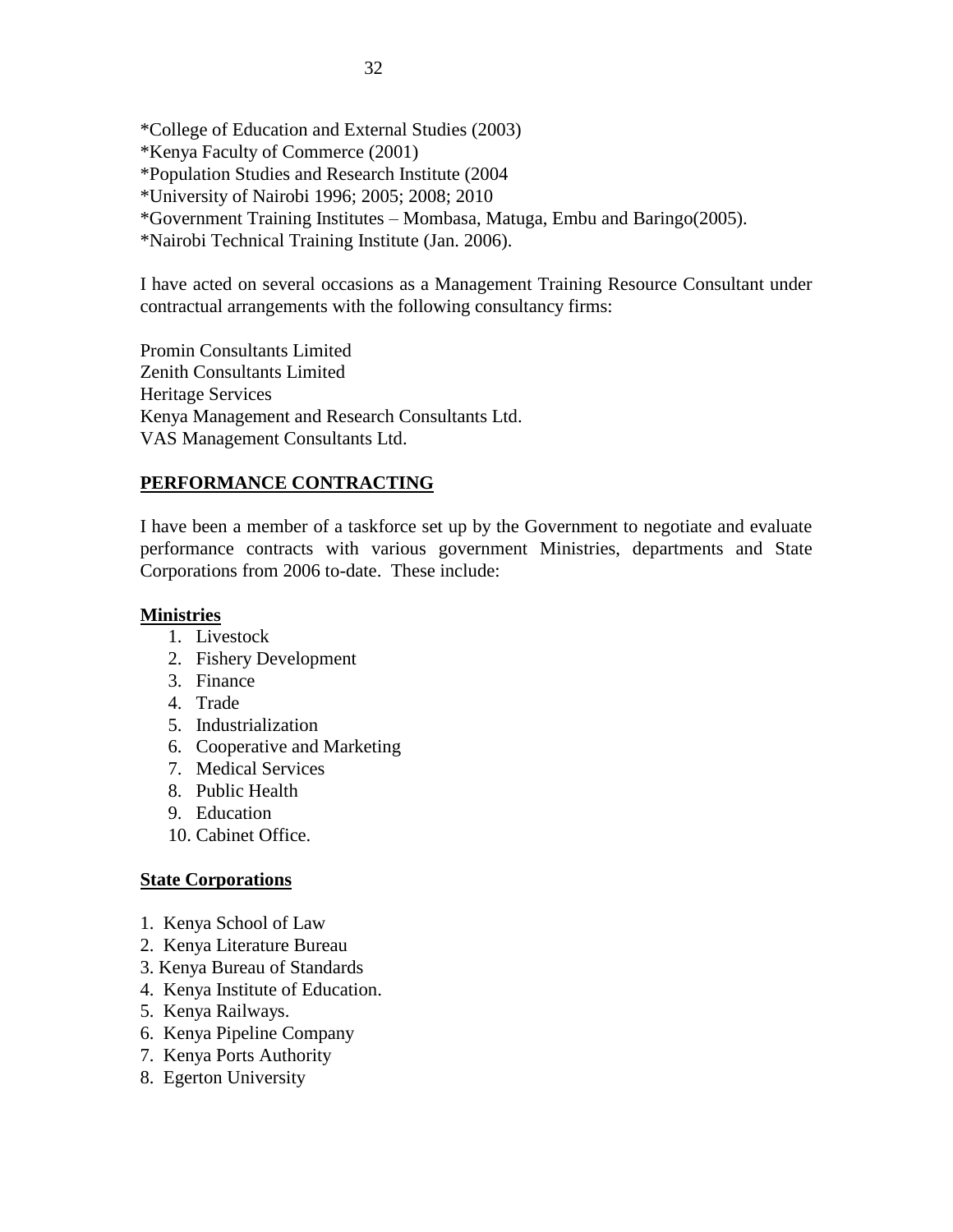NOTE: It is worth noting that I was the Chairman of the taskforce in majority of the Ministries and State Corporations listed above.